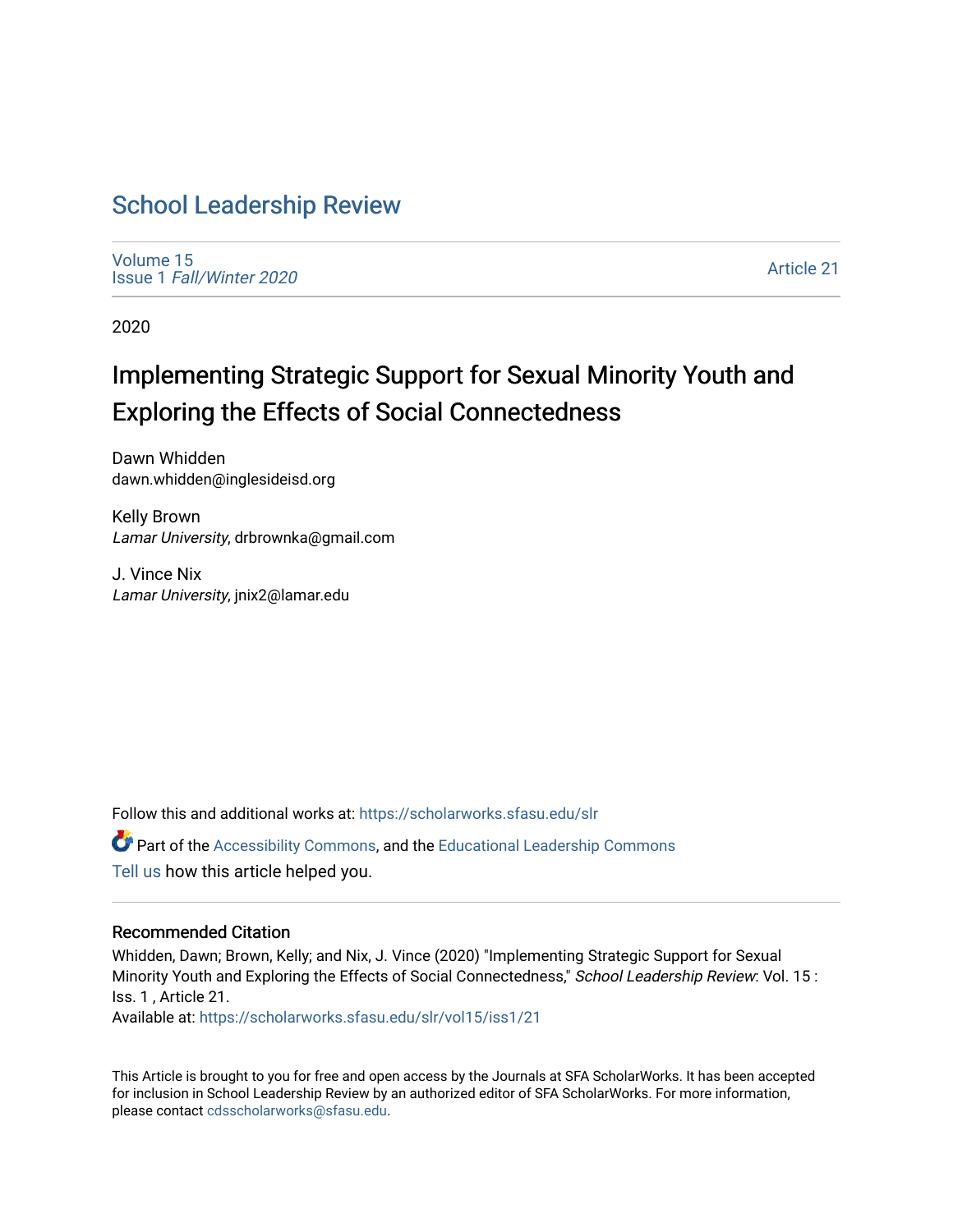## IMPLEMENTING STRATEGIC SUPPORT FOR SEXUAL MINORITY

## YOUTH AND EXPLORING THE EFFECTS OF SOCIAL CONNECTEDNESS

#### **Introduction to the Study**

Youth spend most of their time in schools, which is one of the most influential environments (Roeser, Eccles, & Sameroff, 2000). Students who feel connected to their learning environments are healthier, happier, and achieve higher academic success (Juvonen, 2006). In addition to providing a quality education, schools must ensure physical and emotional safety of all students (Andersen, Ronningen, & Lohre, 2019). Sexual minority youth (SMY) students who identify as lesbian, gay, bisexual, or transgender (LGBT+) often struggle with gender identity and sexual orientation (Craig, Austin, & McInroy, 2014). Negative effects can be remedied when students are granted agency to stand up for what they believe (Chong, Poteat, Yoshikawa, & Calzo, 2019). The inclusion of Gay-Straight Alliances (GSA) and Safe Zones have united students and facilitated cultural shifts in schools (Patterson, 2013). Positive school climates include core values of respect, tolerance, and compassion, which are deeply rooted in GSAs and influence others "acting as a bridge" (Gundling, Hogan, & Cvitkovich, 2011). Gay-Straight Alliances build metaphorical bridges by connecting all students regardless of their beliefs and cultural differences. Teaching others the importance of respect for diverse populations and building cultural competence is essential in establishing inclusive, tolerant atmospheres (McCormick, Schmidt, & Clifton, 2015).

LGBT+ individuals encounter daily challenges (Munoz-Plaza, Quinn, & Rounds, 2002). Students who are ostracized become withdrawn, isolate themselves, and may partake in self-harming behaviors (Ganguly & Mathur, 2016). Conversely, when individuals are supported, they are more likely to become successful adults (Needham & Austin, 2010). Schools can counteract prejudices associated with SMY by forming Gay-Straight Alliances and Safe Zones (Gonzalez, 2017). These organizations promote acceptance and inclusion of all students regardless of age, ethnicity, race, sexual orientation, or gender identity (Toomey, Ryan, Diaz, & Russell, 2011). Subsequently, when school systems cultivate the social-emotional development of students by providing secure learning environments, their self-worth grows (Chong et al., 2019).

The presence of GSAs in schools may offer opportunities for students to bond with their environments and feel a sense of belonging (Kosciw, Palmer, & Kull, 2015). GSAs focus on increasing safety measures and promoting growth and awareness (McCormick, Schmidt, & Clifton, 2015). GSAs make schools safer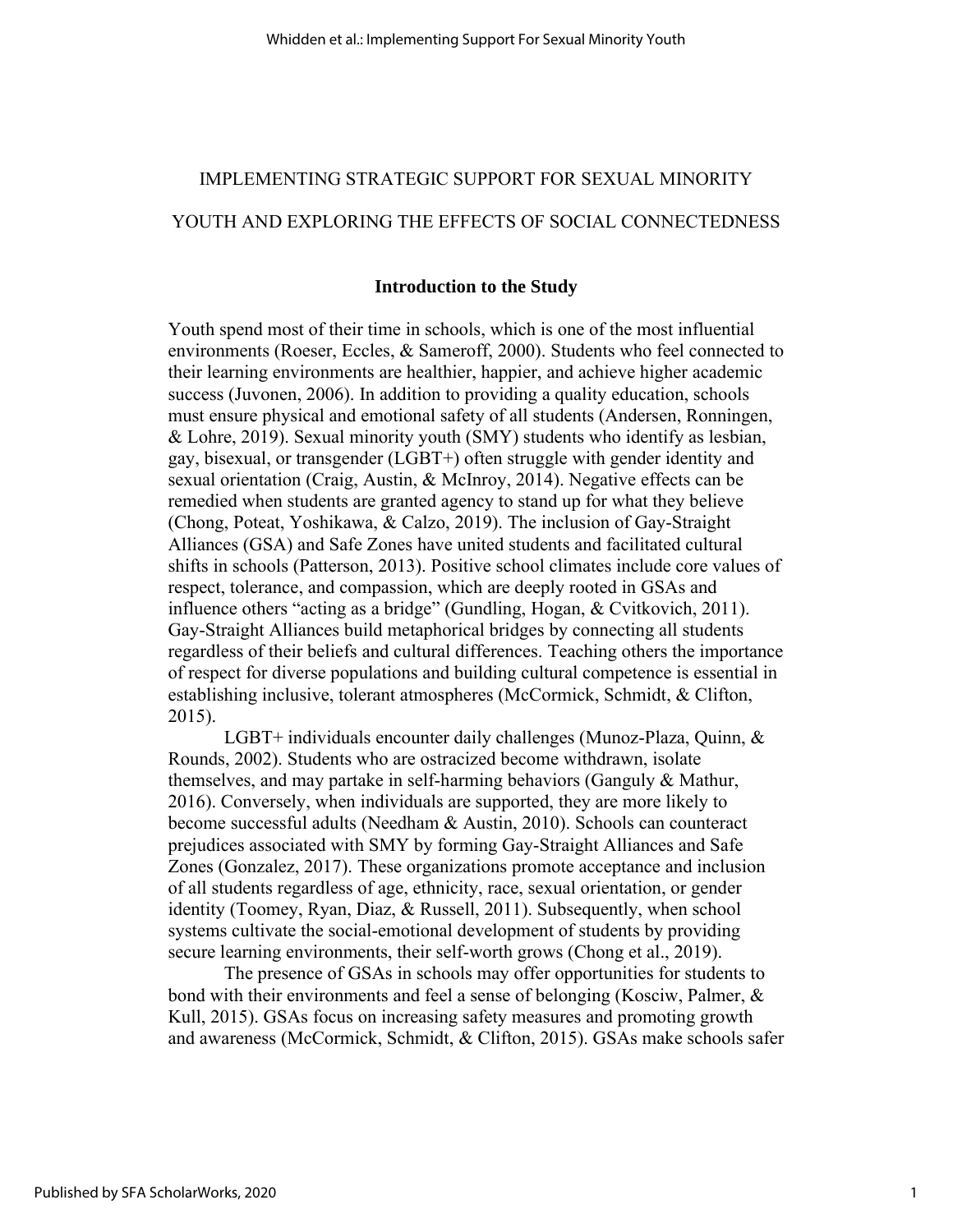for all students (Toomey et al., 2011). Students at schools with GSAs manifest fewer health and academic issues (Poteat et al., 2015). The inclusive curriculum that addresses LGBT+ topics and tolerance creates safe, secure environments in which students are less likely to be bullied (Snapp, McGuire, Sinclair, Gabrion, & Russell, 2015).

#### **Theoretical Foundation**

Resilience results from intricate exchanges between one's personal characteristics; it is the manipulation of external conditions and internal devices (Luther, Cicchetti, & Becker, 2000). A sound resiliency framework reflects being successful when encountering difficulties and compensating when facing challenges (Masten, 2001).

Resiliency can be learned; it is fluid, complicated, and can take on many different forms throughout an individual's development history (Fergus & Zimmerman, 2005). Another viewpoint of resiliency highlights the role of acceptance and integration of self within the SMY community and mainstream culture (Herrick, Egan, Coulter, Friedman, & Stall, 2014). A first step in battling the marginalization associated with identifying as SMY is to accept one's own status and integrate the sexual identity into self-concept (Herrick et al., 2014). SMYs who exhibit pride in their newfound identities adjust easier and share in this transition with others (Herrick et al., 2013). Helping SMY accept and integrate within a community continues to promote resiliency.

#### **Review of the Literature**

Academic, social, emotional, and personal development take place in schools (Anderman, 2002; Maddox & Prinz, 2003; Ravens-Sieberer, Freeman, Kokonyei, Thomas, & Erhart, 2009). SMYs are a vulnerable population of students who struggle with their identities, especially in the younger phases of their lives; they have difficulty sorting out their feelings and endure considerable amounts of stress (Craig, Austin, & McInroy, 2014. By providing havens for students to learn, we grant them agency to grow and develop into the leaders of tomorrow.

High school presents many challenges: academic performance, balancing extracurricular activities, relationships with peers, and, sometimes, financial pressures. The perception of students who identify as SMY often report negative feelings and associations of discontent regarding school climate (Yost & Gilmore, 2011). Unsupportive environments and a lack of mutual respect can be detrimental for LGBT+ students. Many students have difficulties from the moment they self-admit and realize their sexual/gender identity differs from the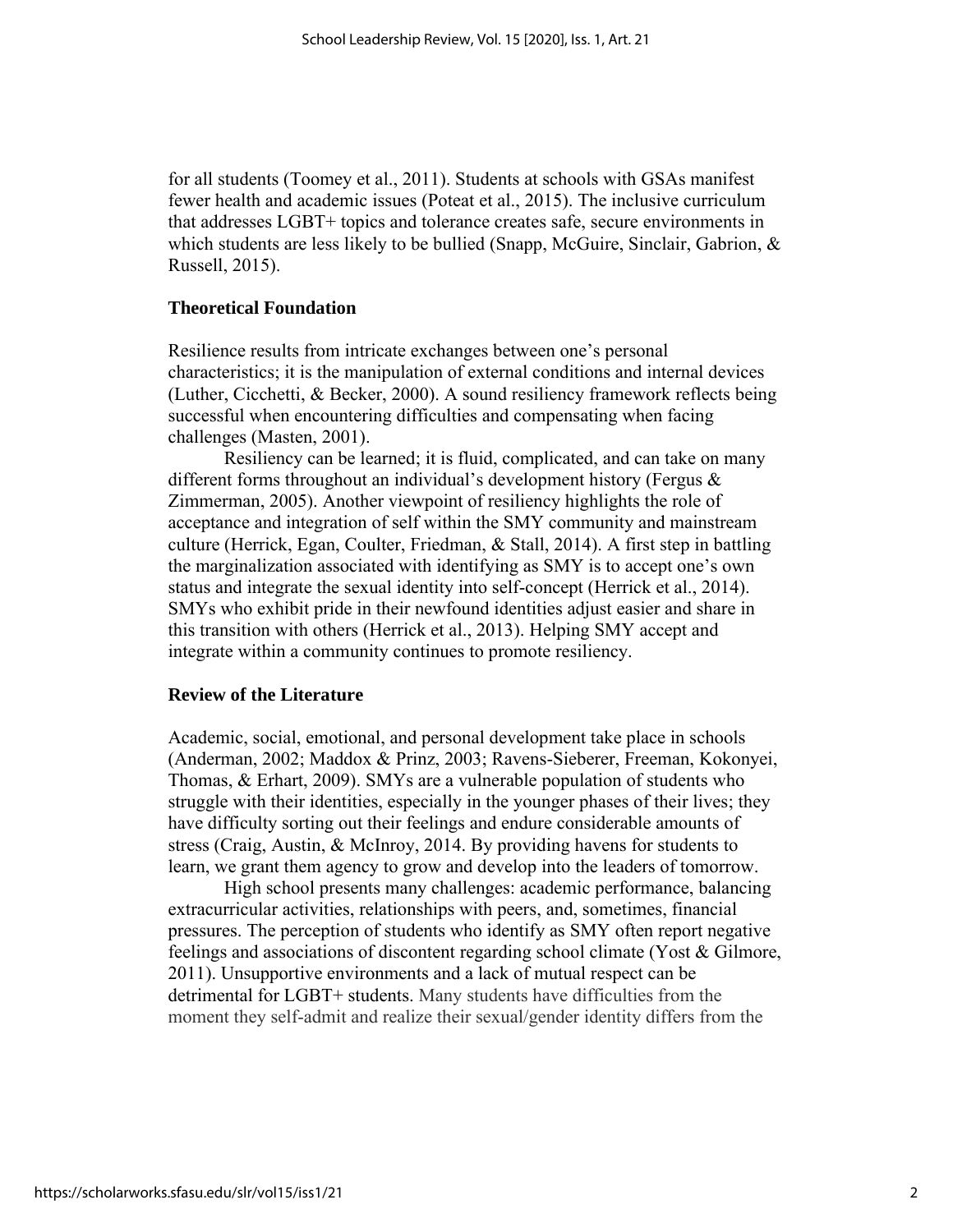norm; this is where schools and support systems play integral roles (Jackson, 2017).

Tolerance of SMYs creates a socially acceptable platform and provides safe spaces for divulging their identities. (Aora, Kelly, & Goldstein, 2016). Supportive schools ensure physical and emotional safety, fostering student achievement as their generation transitions into professional roles (Lozier & Beckman, 2012). Teaching resilience skills and helping students accept their identities are core interventions (Hobaica, Alman, Jackowich, & Kwon, 2018).

**Social and school connectedness.** Social connectedness is the intertwining of one's understanding of the social world with another (Akyel & Tolukan, 2019). People who are in tune with their social connectedness are friendly, outgoing, and active participants in society (Lee & Robbins, 1995). Social support facilitates connectedness (Henderson & Greene, 2014) and promotes a sense of belonging in cases where individuals positively interact exchanges (Lerner et al., 2005). Life experiences, family relationships, and peer exchanges connect individuals to their surroundings (Kurtylmaz, 2011). Social connectedness assists people in adjusting to new conditions and effectively communicating with others (Satici, 2016).

School connectedness is regarded as a crucial "protective factor" for combatting unhealthy lifestyles (Chung-Do, Goebert, Hamagani, Chang, & Hishinuma, 2015). Riekie, Aldridge, and Afari (2017) maintain that social connectedness is strongly related to both resilience and overall well-being; both should be regarded as guaranteeing students to help them find their fit in schools. For students to connect with schools, these criteria must be guaranteed: physical and emotional safety, high academic standards, and positive relationships (Andersen et al., 2019). It is critical that students are feeling safe (emotional level), engaging in meaningful ways with others (behavior level), and exhibiting positive perceptions (cognitive level) about schools (Khawaja, Allan, & Schweitzer, 2018). If the SMYs have not connected socially and do not feel safe, they will not be productive in schools (Gustafsson et al., 2010). Loneliness has been linked to high-risk behaviors that sometimes lead to high mortality rates (Hawkley & Cacioppo, 2010).

Staff members are vital to the cultivation of school connectedness (Biag, 2016). Suicide attempts were less frequent when LGBT+ youth found teachers in whom to confide (Goodenow, Szalacha, & Westheimer, 2006). Students must know that teachers care about their education and about them as people (Blum, 2005). Teachers are primary factors determining if students feel aligned with the school settings ("Wingspread Declaration," 2004). Henderson and Guy (2017) couple social connectedness with teacher perception and enhanced student-teacher relationships. By providing a framework of support, creating camaraderie among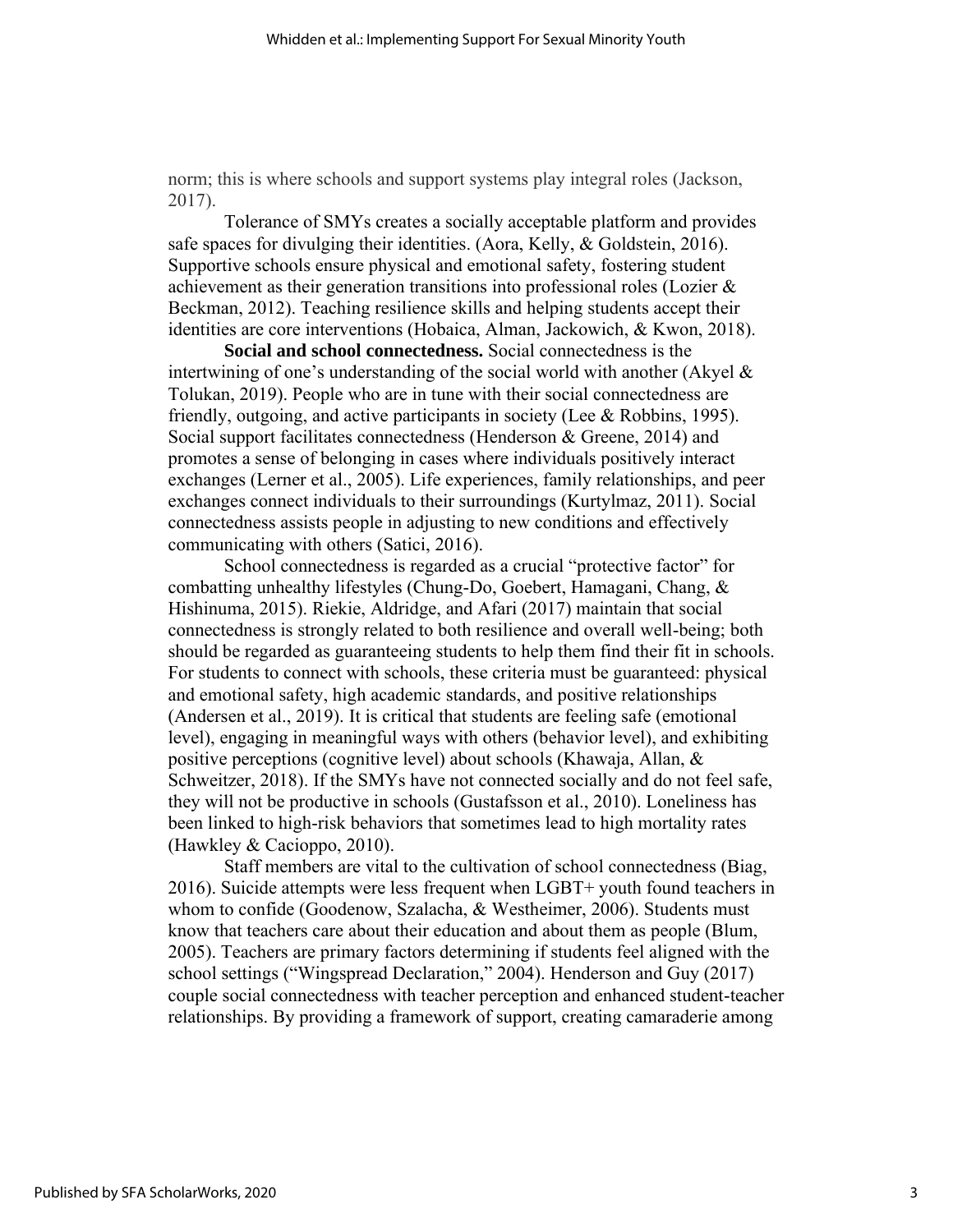their peers, and gently guiding students, they can be reassured of their futures (Major et al., 2001).

**Training and support for school personnel.** School climate is associated with the personality of the school, pride displayed among members, mutual respect for all, and positive interactions of stakeholders (Biegel & Kuehl, 2010). A vital connection exists between professional development relating to sexual diversity in a school settings and positive school climate (Goodenow et al., 2006). Research indicates that SMYs are more likely to be mentored and supported by school staff members than by their family members (Johnson & Gastic, 2015). This places a huge responsibility on schools and magnifies the roles they play in assisting with the social-emotional development of students. School adults may critically impact students' lives and contribute to their overall well-being. Training increases levels of sensitivity when dealing with sexual minority issues, infusing curricula that expose students and staff to LGBT+ topics then catalyzes a paradigm shift to construct inclusive, tolerant school environments (Goodenow et al., 2006).

#### **Summary**

Schools should not only facilitate the attainment of knowledge, but also play pivotal roles in the social development of students (Seligman & Csikszentmihalyi, 2000). Schools are forced to evolve and adapt to the rapidly shifting societal views about sexuality (Murphy, 2015). Equal protection and allowing silenced groups a platform to be heard protects not only those group members but an entire society (Tierney, 1992). An obligation to support the SMY is required by all individuals who work with these students to discover ways of meeting their unique needs and finding opportunities to interact with them apart from classroom settings (Kaufman & Gabler, 2004). Research supports the cultivation of academic, emotional, and social development of LGBT+ students; with greater tolerance and acceptance comes less discrimination of SMY (Murphy, 2015). Through purposeful and intentional planning, a positive school climate can be achieved, producing overall increased school improvement (Daly, 2008). Students are the most precious and vulnerable resources of schools (Kosciw et al., 2015). Protecting students and committing to their educational success is a multifaceted endeavor to which teachers commit as their lifelong missions (Kolbert et al., 2015).

#### **Research Design**

The researcher relied on a quantitative preexperimental, one-group pretest-postest design (Campbell, Stanley, & Gage, 1963; Creswell, 2003; Spector, 1981). The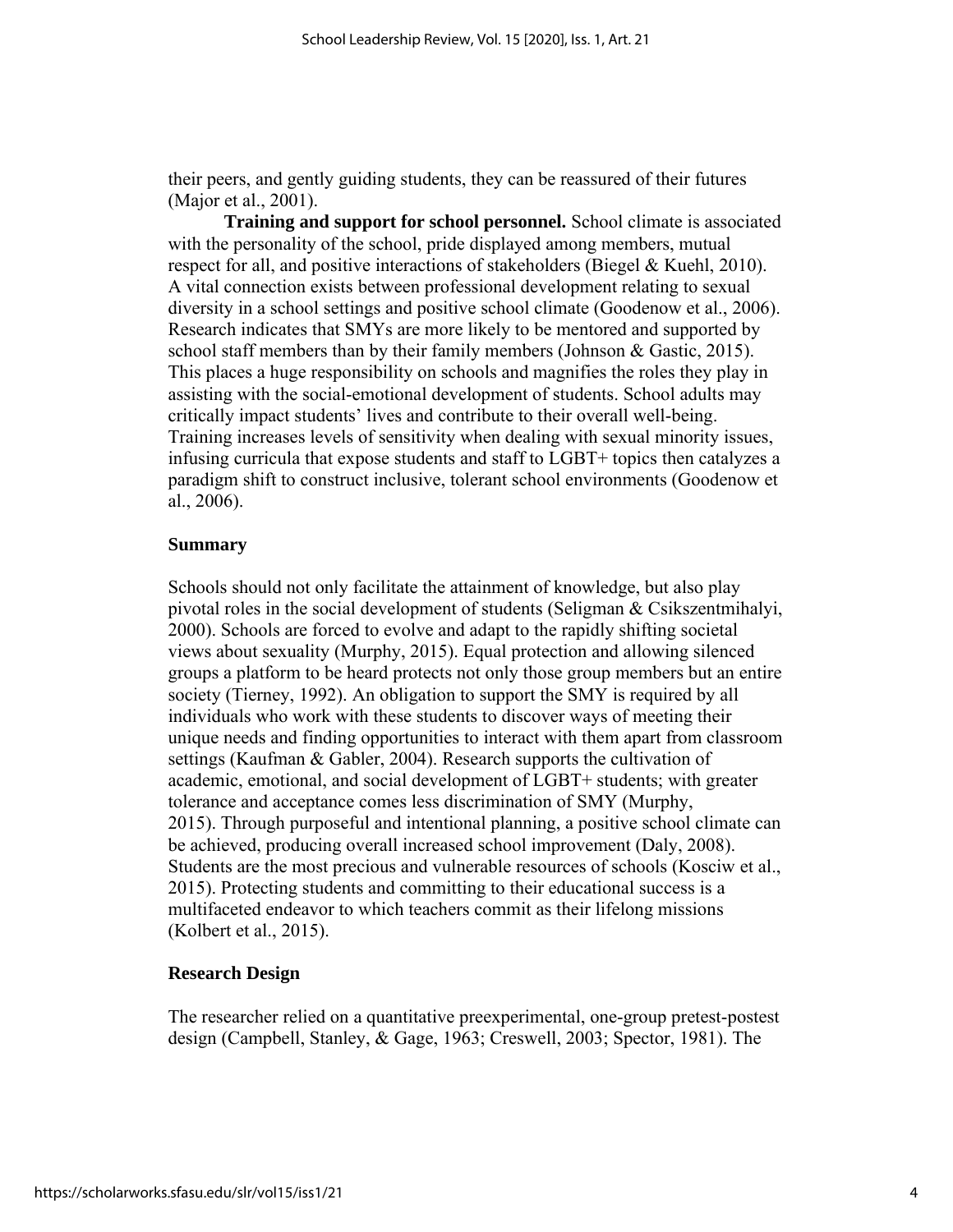researchers were unable to implement random assignment of participants to treatments. The researchers created and implemented levels of independent variables in order to achieve control and observe the variable of interest, social connectedness, to study the possible impact of social connectedness and its effects on the SMYs and overall campus culture. Newman, McNeil, and Fraas (2004) discussed the importance of internal validity when a design includes a test hypothesis in conjunction with a test of an alternative hypothesis. Comparisons within naturally occurring groups of students were examined based on schoolassigned classroom teachers. ScholarCentric created the data collection instrument (described later in the study). The tool can be further used as an indicator to determine the risk of potential dropouts. The first school-wide testing dates were coded as each student's pretest. After all initial ScolarCentric data was collected, a GSA was established, Safe Zones were created, and a resiliency curriculum was implemented. A posttest was conducted after students had completed the resiliency curriculum. to determine if an increase in social connectedness mean was observed. GSA students served as the naturally occurring control group for data analysis.

#### **Research Questions**

By creating an inclusive environment—meaning one that has established a Gay-Straight Alliance, creating Safe Zones for students, and enriching the curriculum with resiliency lessons—the overall social connectedness mean scores would likely increase, resulting in happier and more productive students. The main research question for this study was: How does social connectedness improve in a Texas high school that creates an inclusive learning environment?

S1. How does motivation and enjoyment of school improve in an inclusive learning environment?

S2. How does social stress related to peers improve in an inclusive learning environment?

S3. How does family support improve in an inclusive learning environment?

S4. How does classroom confidence improve in an inclusive learning environment?

#### **Setting**

The setting for this study was a rural Texas public high school. The high school contained 9<sup>th</sup>-12<sup>th</sup> graders and represented a diverse population of learners. The composition of the student body included students identified as gifted and talented, special education, English-learners, at-risk, and an emergent population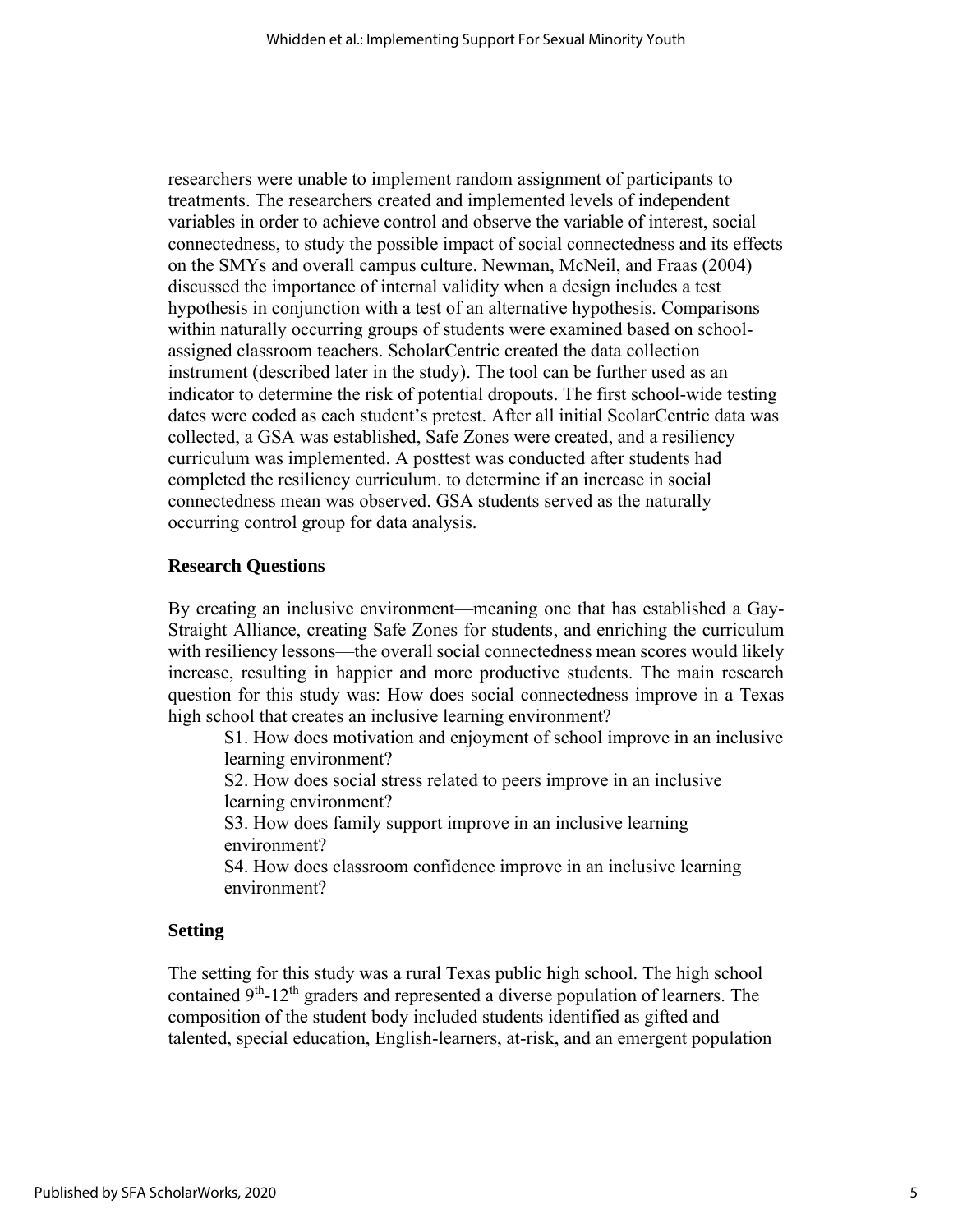of SMYs. The campus data indicates approximately 67% of the students were economically disadvantaged. Over the course of the study, steps were taken to create an inclusive environment for all students.

## **Sample**

Three grade-levels of students were the focus: ninth-grade, sophomores, and juniors. Credits earned determined in which groups the students were placed for data analysis. There were approximately 360 students tracked over the course of approximately 18 months. Not all students were pretested and posttested within the study's date range. Only students with pre- and post-test means were included in the analyses.

## **Instrumentation**

The Academic Resiliency tool by ScholarCentric calculates a student's academic confidence, the extent they value education, connectedness, stress management, overall well-being and intrinsic motivation with reliability ranging from 0.80 – 0.94 (ScholarCentric, 2017).

## **Data Collection Procedures**

Ninth-graders, sophomores, and juniors were pretested in early fall of the school year. No formal teacher training had taken place, resiliency lessons were not present and neither a Gay-Straight Alliance nor any Safe Zones existed; therefore, this entire population of students represented the sample for the quantitative study. Data was entered, collected, and disaggregated using the Academic Resiliency tool developed by ScholarCentric. Over the next several months, developing an inclusive environment was strategic and intentional. First, a Gay-Straight Alliance was formed holding bi-monthly meetings to discuss hot topics and curriculum-based lessons promoting tolerance of sexual minority youth. An outside community resource offered professional development for teachers. The training covered relevant LGBT+ topics and concluded with the declaration of Safe Zones. School-wide stickers stating "Safe Zone" were placed for students to see in general meeting areas. Teachers opted to display symbols (rainbow stickers promoting the support of diversity, safe, inclusive learning environments for all students) on their doors. Finally, resiliency lessons were infused into all subject areas. Different subjects delivered different aspects of the lessons, such as, parent/community involvement, goal setting, extending concepts, and selfreflection.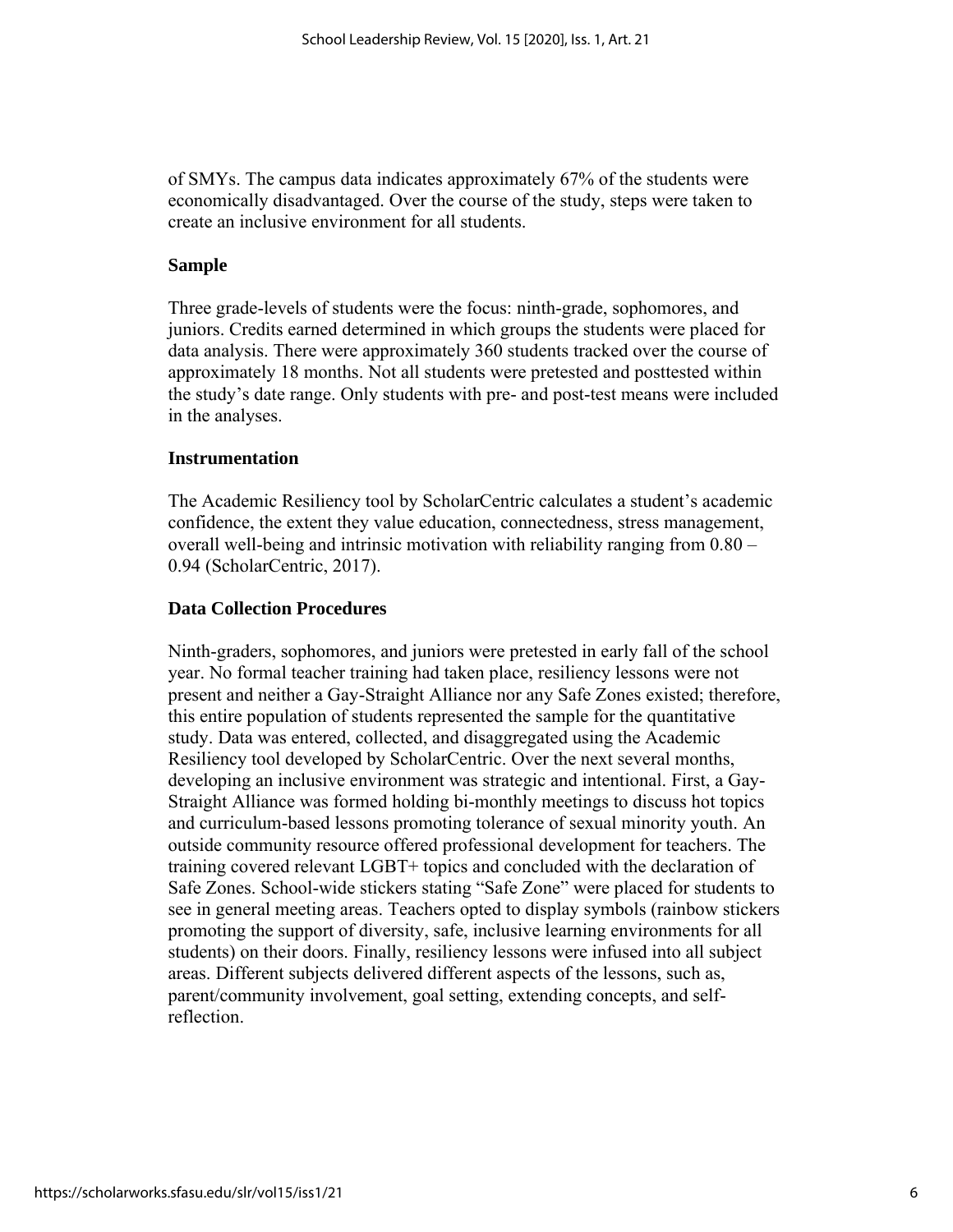In January of the following school year, students were posttested. Analysis of data indicate the relationships between components of social connectedness and the effectiveness of an inclusive environment (GSA, Safe Zones, and resiliency curriculum).

## **Data Analysis**

As described in the design section, researchers were unable to randomly assign participants to treatments. During the analysis stage, independent variables (and levels) were established as control factors to observe changes in connectedness. Spector (1981) was clear that:

It is often taught that only experiments can establish causal relationships among variables and that observational or correlational studies can only establish that relationships exist without specifying causal direction. While in practice this is often true, one should be cautious assuming that experimental designs always establish causality and observational studies do not. (p. 23-24)

Campbell et al. (1963) detailed conditions under which preexperimental and quasi-experimental research studies could yield valid data on which to base causal conclusions, which included models for the analysis of variance applied "to the sampling of 'levels' of experimental factors (independent variables) for sampling finite populations" (p. 31). Minitab statistical software provided a fixed-effects (all teachers, all students were included in data collection and analyses) MANCOVA routine for "Teacher Connectedness" serving as the dependent variable. Two independent variables were coded: GSA (including SMY and allies) membership and teacher-specific classroom groups (coded as class#). Demographic variables (such as race, ethnicity, and gender were analyzed but had negligible effects. Researchers also drew conclusions on teacher effectiveness regarding delivery of resiliency lessons. Although there were differences, none were significant. All other ScholarCentric constructs (Sleep Problems, Eating Problems, Blue, Physiological Symptoms, Agitation, Financial Stress, Social Stress, Academic Stress, Peer Connections, Family Support, Enjoys School, Teacher Confidence, Social Confidence, and Classroom Confidence) were assessed as covariates. Significant factors were indicated with a *p* value of .05 or less. In summary, "Classroom Confidence," "Family Support," "Social Stress," and "Enjoys School" all had extremely significant effects on "Teacher Connections." "Financial Stress" and class # had insignificant effects statistically but may be of practical significance; those would have been significant at the .10 confidence level. Results also suggested the importance of social connectedness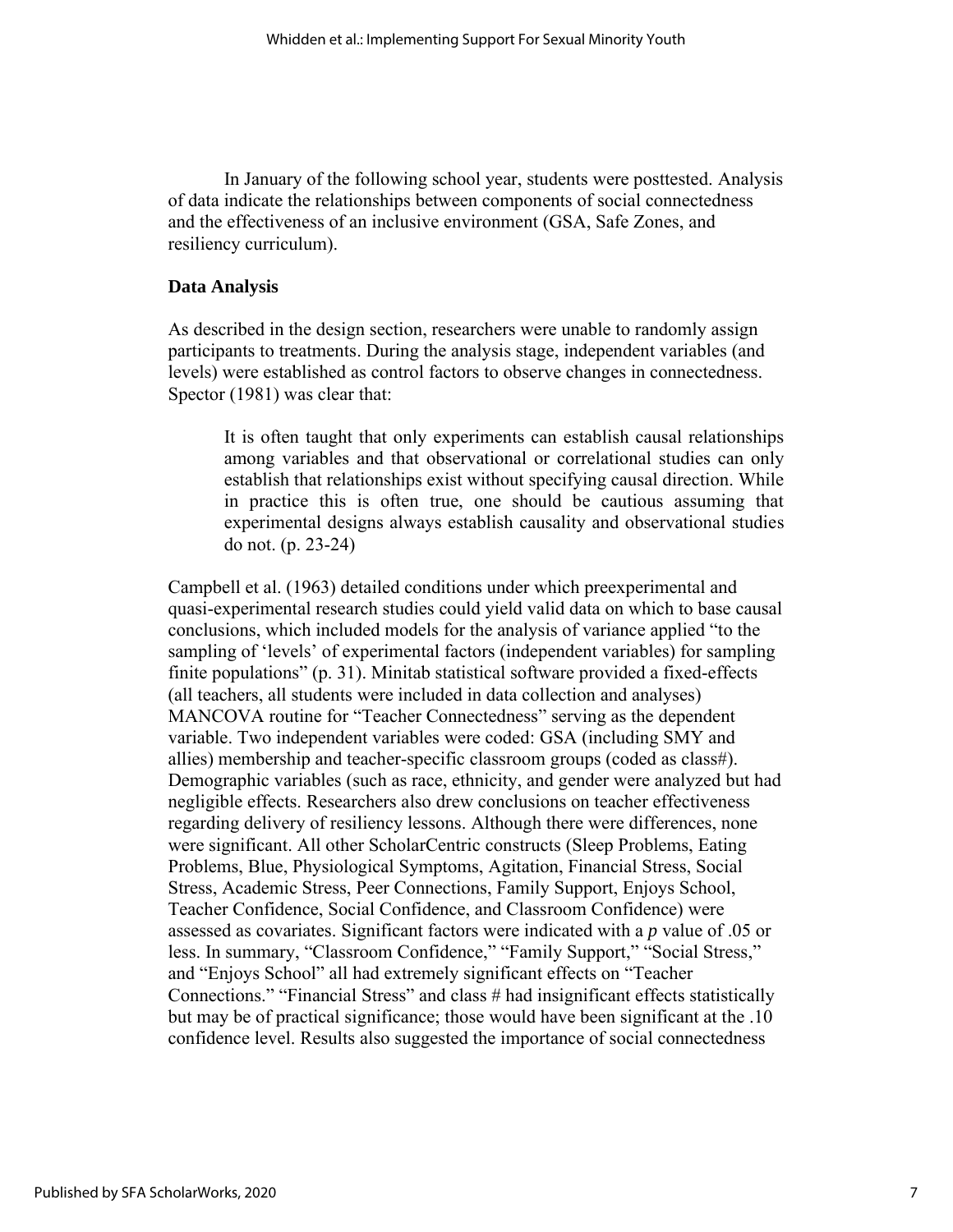for individuals to their environment regardless of identifying as SMY. The benefit of creating an inclusive environment (GSA, established Safe Zones, and implemented resiliency curriculum) was justified.

| TWORE I INTERVED THERMAN TOP DIMILIARILE THAT HARRY THROUGH WITH COMMUNIS |                   |    |       |  |
|---------------------------------------------------------------------------|-------------------|----|-------|--|
|                                                                           | <b>Statistics</b> |    |       |  |
| Variable                                                                  |                   | đÌ |       |  |
| Motivation- Enjoys School                                                 | 24.539            |    | 0.000 |  |
| <b>Stress-Social Stress</b>                                               | 15.76             |    | 0.000 |  |
| Connections - Family Support                                              | 14419             |    | 0.000 |  |
| Confidence- Classroom                                                     | 78                |    | 0.005 |  |

Table 1 MANCOVA results for significant individual factors and cofactors

One main question and four sub-questions were posed for the study. The first question examined how social connectedness improved at a Texas high school through the creation of an inclusive learning environment. The remaining four questions looked for statistical significance by comparing an inclusive learning environment and motivation/enjoyment of school, social stress with peers, family support and classroom confidence

Significant gains were seen in the following categories: Motivation/Enjoys School, Social Stress, Connections/Family Support, and Classroom Confidence.

| Criterion        | <b>Statistic</b> | F      | p     |
|------------------|------------------|--------|-------|
| Wilk's           | 0.94366          | 24.539 | 0.000 |
| Lawley-Hotelling | 0.05970          | 24.539 | 0.000 |
| Pillai's         | 0.05634          | 24.539 | 0.000 |
| Roy's            | 0.05970          |        |       |

Table 2 MANCOVA results for Enjoys school

*s = 1 m = 0.5 n = 194*

**Enjoys school.** The first sub-question and most significant  $F(1, 194) =$ 24.539,  $p = 0.00$  was the relationship of students and their feelings toward enjoying school by creating an inclusive learning environment.

Research reveals that the mere structure of high schools in the United States increase the chance of students experiencing acceptance or rejection because schools represent a "closed system" limiting the choices of peers and consuming most of their time (Crosnoe, 2011). The feelings associated with confirming can be a factor in students enjoying their time at school. A strong relationship exists between fitting in at school and overall happiness. Falci and McNeely (2009) point out that students who are better assimilated into the school community show fewer signs of depression. While some studies indicate that smaller schools exude a more positive climate (Crosnoe, Johnson, & Elder, 2004),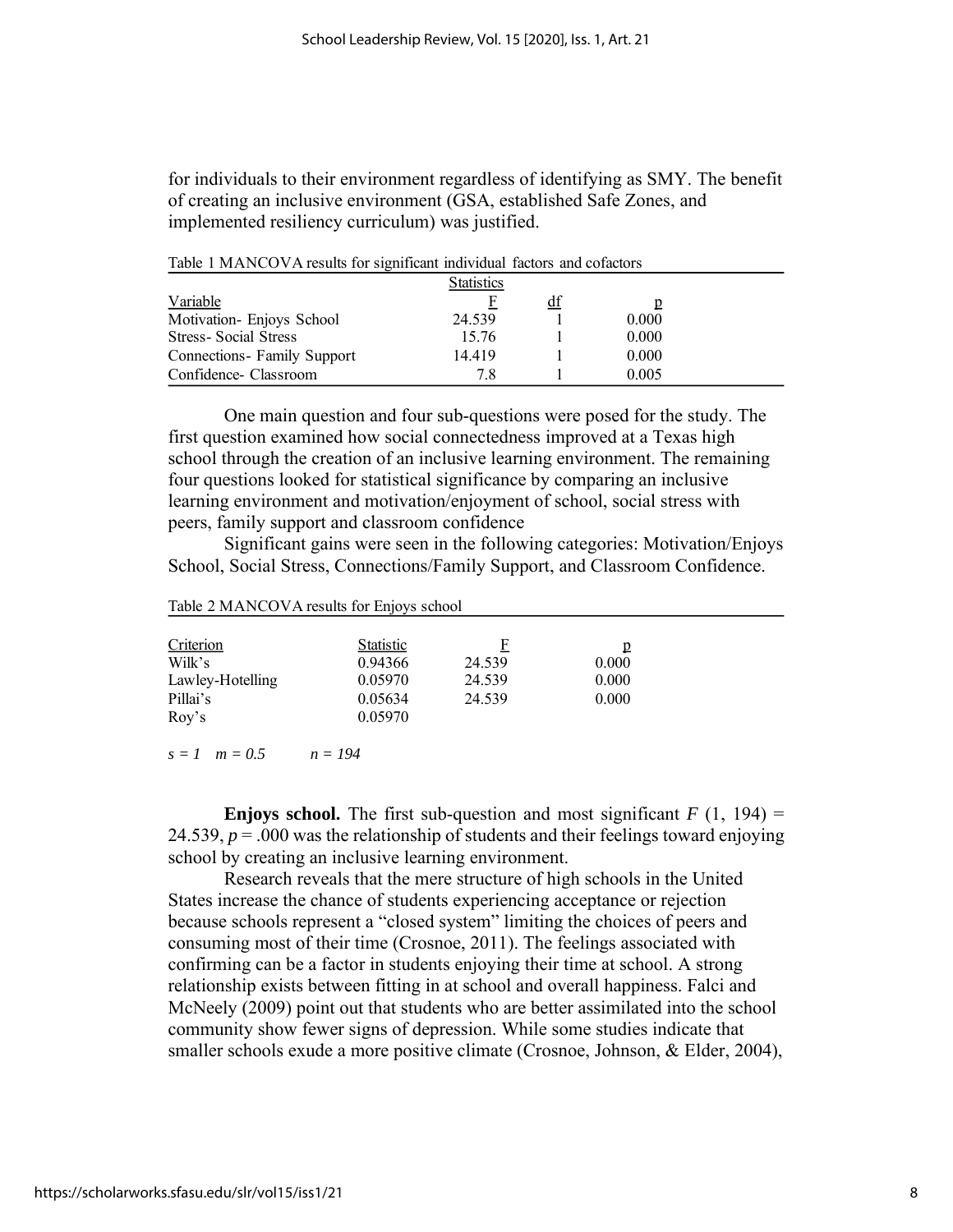other research leans toward a larger, more diverse school being better for SMYs (Goodenow et al., 2006).

Other clubs and organizations, in addition to the GSA, were established to generate a fun environment for students. Another factor that may have positively affected whether students enjoyed school was the construction of a new high school. Although students had not moved into the new building, they were able to observe progress. Much excitement and community attention stemmed from the new addition for the district.

| Table 3 MANCOVA results for Social stress |
|-------------------------------------------|
|-------------------------------------------|

| Criterion<br>Wilk's<br>Lawley-Hotelling<br>Pillai's | Statistic<br>0.96307<br>0.03834<br>0.03693 | F<br>15.760<br>15.760<br>15.760 | 0.000<br>0.000<br>0.000 |
|-----------------------------------------------------|--------------------------------------------|---------------------------------|-------------------------|
| Roy's                                               | 0.03834                                    |                                 |                         |

#### *s = 1 m = 0.5 n = 194*

**Social stress.** This construct was significant  $F(1, 194) = 15.760$ ,  $p = .000$ as a predictor. Adapting social settings for students can be difficult. The assessment measured student perspectives on how difficult it was to meet friends, talk with teachers about schoolwork, and handle relationships. Other questions related to how difficult it was for students to take risks in the classroom, to ask questions during class, and to evaluate how other students treated them.

A complex social ecology exists with the dynamic interactions of people within their environment (Martin-Storey, Cheadle, Skalamera, & Crosnoe, 2015). A vital process in the development in young adults stems from the effective maneuvering through social systems (Collins & Steinberg, 2007). The minority stress theory (Meyer, 2003) postulates that the stigma associated with identifying as a minority (like SMY) can prevent individuals from forming close bonds with their peers and within their social framework. Losing friends and other integration issues can be impactful stressors in the lives of SMY (Diamond & Lucas, 2004).

Other positive programming was implemented. "We Dine Together" was an extension of the Student Council that ensured no student ate alone. Creating social opportunities like the GSA or other groups provide students ways to interact with others based on commonalities and interest. A cohesive and supportive vibe is a result of allowing students to bond on extracurricular levels.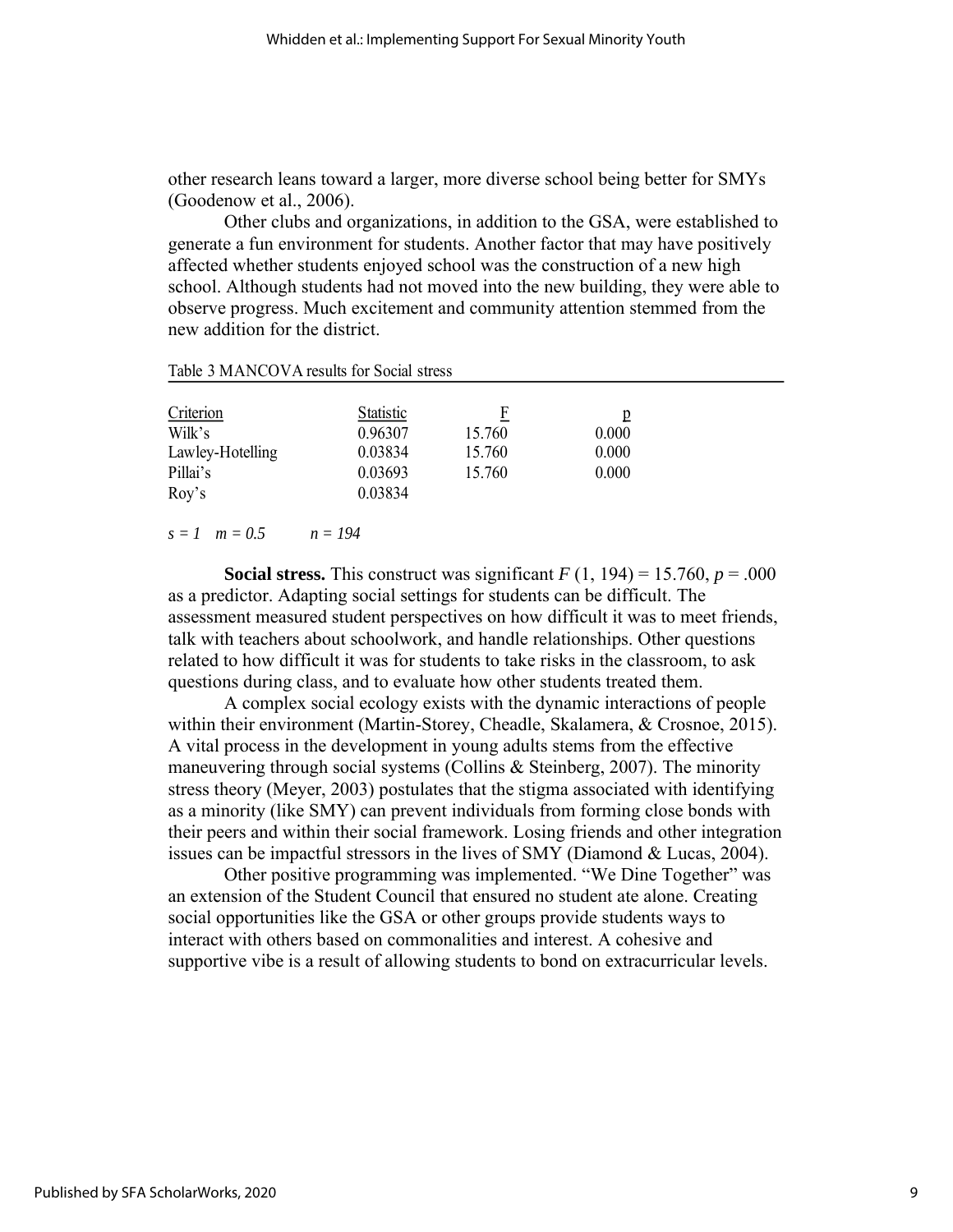Table 4 MANCOVA results for Family support

| <b>Statistic</b> |         | p       |
|------------------|---------|---------|
| 0.96611          |         | 0.000   |
| 0.03508          | 14 4 19 | 0.000   |
| 0.03389          | 14 4 19 | 0.000   |
| 0.03508          |         |         |
|                  |         | 14 4 19 |

*s = 1 m = 0.5 n = 194*

**Family support.** Family support was strongly significant  $F(1, 194) =$ 14.419,  $p = 0.000$ . Students would reflect on questions pertaining to their family support levels. Questions included: Do I have a family member I can talk to, does my family recognize my abilities and skills, are there shared interests, am I close to at least one family member, am I comfortable with talking about issues with a family member, and is there someone I can count on in an emergency?

The interactions of many systems help define growth and development of individuals (Luke  $\&$  Goodrich, 2015). The ecological systems theory (EST) posits that there are four levels, with the first being the "microsystem" which includes family and close loved ones (Bronfenbrenner, 2005). Previously stated, coming out as SMY can be a very difficult process, one that requires the support of family and friends (Goodrich, 2009). Research proves that when SMY are supported and accepted by their family, victimization and harassment can be minimized (Hershberger & D'Augelli, 1995). Family support aids in positive identity development of SMY (Goodrich, Selig, & Trahan, 2012) which serves as a protective factor, leading to the acquisition of coping skills and resiliency (Kosciw, Bartkiewicz, & Greytak, 2012).

Increased family involvement activities at school can ensure that students feel connected. A partnership must exist between the two entities: school and home. Educational opportunities and parent nights can keep the lines of communication open for all stakeholders. Parents can show their support to their students by attending their extracurricular activities and special events to honor their talent. The school can help by teaching student's ways to develop their coping skills and provide many lifelines of support (counselors, teachers, parents, and staff).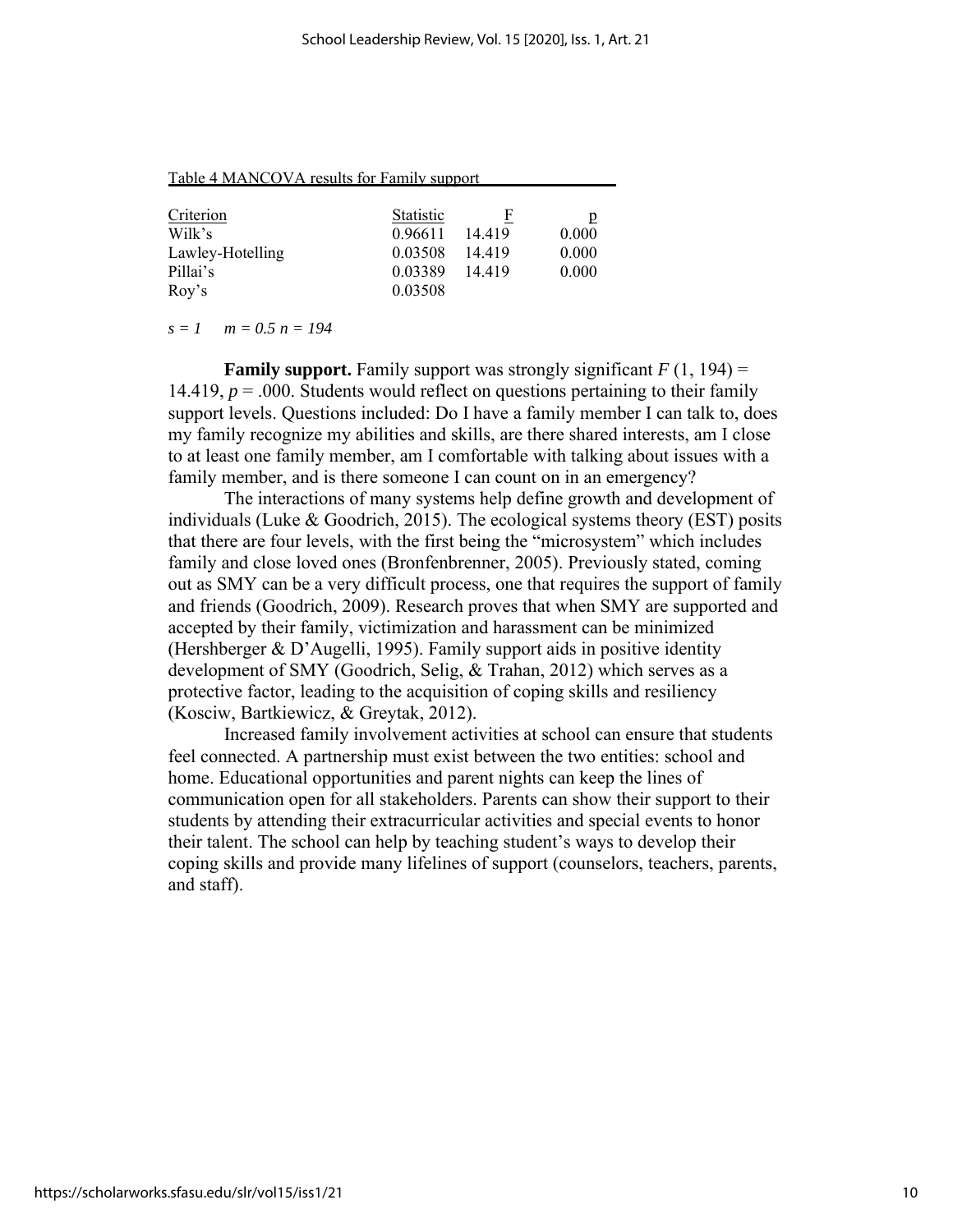| Criterion         | <b>Statistic</b> | F     | p     |
|-------------------|------------------|-------|-------|
| Wilk's            | 0.98136          | 7.808 | 0.005 |
| Lawley-Hotelling  | 0.01900          | 7.808 | 0.005 |
| Pillai's          | 0.01864          | 7.808 | 0.005 |
| Rov's             | 0.01900          |       |       |
| $s = 1$ $m = 0.5$ | $n = 194$        |       |       |

Table 5 MANCOVA results for Confidence in the Classroom

**Confidence in the classroom.** Classroom confidence was a significant *F*  $(1, 194) = 7.808$ ,  $p = .005$  factor. Students could assess their skills associated with taking good notes, writing a good English paper, understanding what they read, figuring out math problems, turning in assignments on time, attending class daily, using the library, using computers, and being up to date with school work.

Classroom confidence is rooted in positive relationships between students and teachers, those in which students feel cared about and are treated respectfully and fairly (Joyce, 2015). Better attendance and test scores are paralleled with increased student engagement (Klem & Connell, 2004). LaRusso, Romer, and Selman (2008) stressed the importance of student connection with their teachers and lower risky behaviors. According to Flaspohler, Elfstrom, Vanderzee, Sink, and Brichmeier (2009), encouraging school staff to serve as a resource for students results in a safe, positive school for all.

Clearly defined rules and expectations in the classroom help students with confidence. By creating a safe learning environment for students to take educational risks, a student can be assured and experience boosts in confidence. The campus's comprehensive library has friendly staff, possibly affecting the positive feelings associated with classroom confidence. All students were assigned Chromebooks.

No effects were observed for ethnicity, race, or gender. On the other hand, there was a slight difference between the mean scores of GSA depending on which teacher the students were assigned for resiliency lessons. The study's independent variables were the GSA and the teacher assigned classes. Researchers noted that this bears closer observation in future studies; randomization of assignment of teachers may be appropriate in some settings

Regression output helps us understand the regression to the mean phenomenon, which is the tendency of outliers becoming average over time, regardless of whatever else is happening in the study. There was a significant main effect for *treatment*,  $F(1, 145) = 5.43$ ,  $p = .02$ , and a significant interaction (for covariates),  $F(2, 145) = 3.24$ ,  $p = .04$ . Separate ANOVA tests on each independent variable and each covariate resulted in the regression output. Almost 13% of variance was attributed to regression of the mean in terms of observed differences in pre-and post-test means.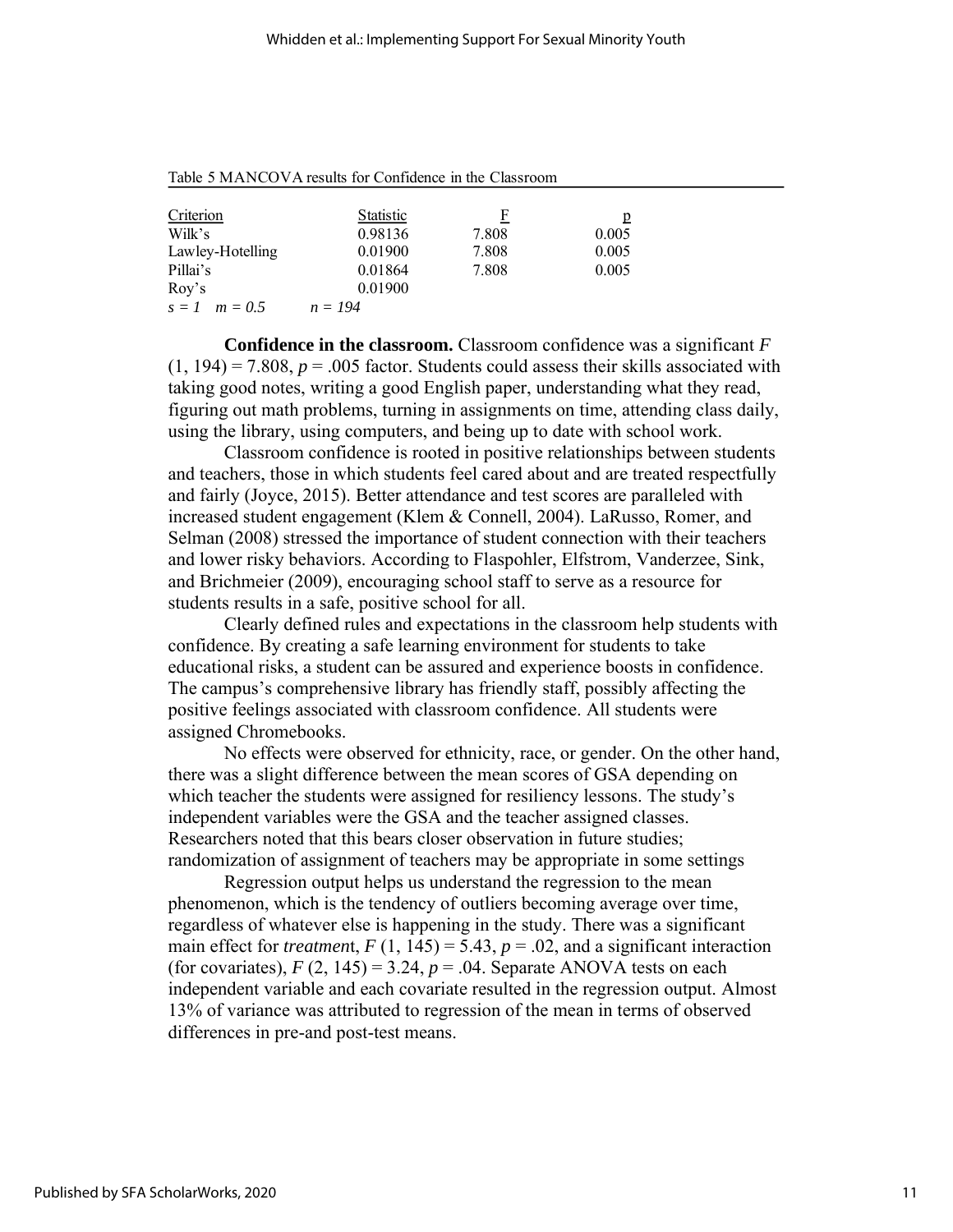#### **Practical Application of Findings**

Previous research examined GSAs and Safe Zones independent of one another. No other study included all three of these components, to include resiliency lessons to help improve social connectedness. Based on our study, a plan is necessary for deliberate focus on social connectedness and creating inclusive learning environments.

Other contributing factors credited with nurturing social connectedness at school was the incorporation of Safe Zones and training for staff. Creating an awareness of the unique needs of students is imperative. The use of resiliency lessons assists in the development of coping skills.

#### **Summary of Study**

**Summary of major findings.** As the research questions are dissected and compared to the results of the data, some important conclusions can be drawn. The most significant components of the study were students enjoying school *F* (1, 194) = 24.539, *p* = .000; social stress with peers *F* (1, 194) = 15.76, *p* = .000; family support/connectedness  $F(1, 194) = 14.419$ ,  $p = .000$ ; and confidence in the classroom  $F(1, 194) = 7.18$ ,  $p = .005$ . Cultivating a positive school climate can lead to systemic change by properly training school personnel on handling delicate situations (Gonzalez, 2017). Students then connect with the school entity, adapt to change, and are healthier individuals (Riekie et al., 2017). Students must feel safe and perceive positive relationships with their teachers (Andersen et al., 2019). When students know their teachers truly care about them (Blum, 2005) and aim to prepare them for the future, they attend school more regularly. In this study, students enjoyed coming to school when a GSA was part of their collective experience. Another contributing factor for students enjoying school was providing teacher training related to safe zones and ways to establish havens on campus. Incorporating diverse clubs and organizations creates an environment that fosters student-connections.

Other notable findings were statistically insignificant mean-gains in the areas of social stress with peers, family support, and classroom confidence. Lerner et al. (2005) states that social support heavily relies on individuals positively exchanging with one another. Effective communication and adjusting to new situations establish strong senses of social connectedness (Satici, 2016). Opening lines of communication between schools and homes forms a partnership that benefits students. Hosting extracurricular activities and special events that honor both students and parents is crucial.

#### **Conclusions**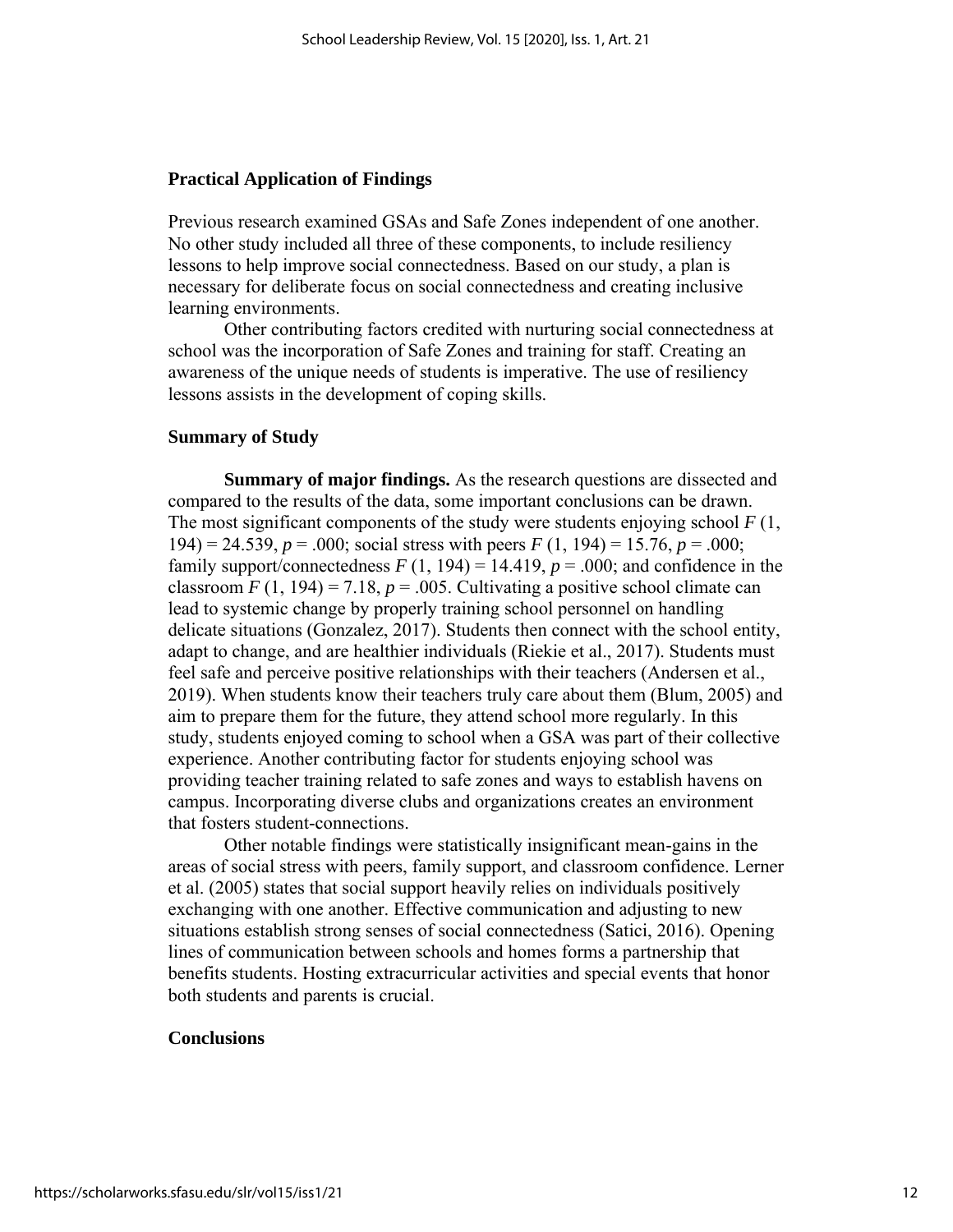Several conclusions can be drawn from this study. First, social connectedness can be fostered and grown with targeted attention to teaching resiliency skills, selfconfidence, and tolerance. By focusing on lessons that directly relate to building skills of resilience and focusing on confidence, students can experience positive gains. Also, when teachers and students unite to form inclusive environments, all parties benefit. This requires training for both teachers and students to draw from support systems. When students connect with peers, teachers, and their environments, pride can increase, students enjoy attending school, grades improve, and dropout rates decline. This research indicates that using this data to assess students' needs and areas of growth is beneficial. Immediate intervention and support can be provided for struggling students.

Purposeful and intentional efforts ensured that the high school in this study achieved other outcomes leading to increased social connectedness. Students showed interest in starting a GSA which communicated an awareness of diversity. Policies and guidelines were followed to ensure proper instatement of the group. Teachers and staff participated in Safe Zone training and established their own on campus. Students over the course of a few years would take pre-and post-assessments to identify areas of personal strength and growth. With that prescriptive information, students set goals and participated in resiliency lessons delivered through all subjects. Students had several opportunities to share their talents by participating in a variety of groups and organizations, which led to boosting self-confidence.

Based on the data from this study, significant gains were made in the areas of students enjoying school, decreasing social stress with peers, forming positive connections with parents, and increased classroom confidence. Other schools may be able to adapt this model to obtain similar results. The ultimate goal was to create a safe, inclusive, tolerant learning space for all students, emphasizing the SMY population. Equally as important was establishing organizations for students outside of the academic setting to helps them bond and connect with one another.

#### **References**

- Akyel, Y., & Tolukan, E. (2019). Investigation of the relationship between social connectedness level and just world beliefs of prospective teachers. *Asian Journal of Education and Training, 5*(1*),* 243-247.
- Anderman, E. (2002). School effects on psychological outcomes during adolescence. *Journal of Educational Psychology, 94*(4), 795-809. doi: 10.1037/0022-0663.94.4.795.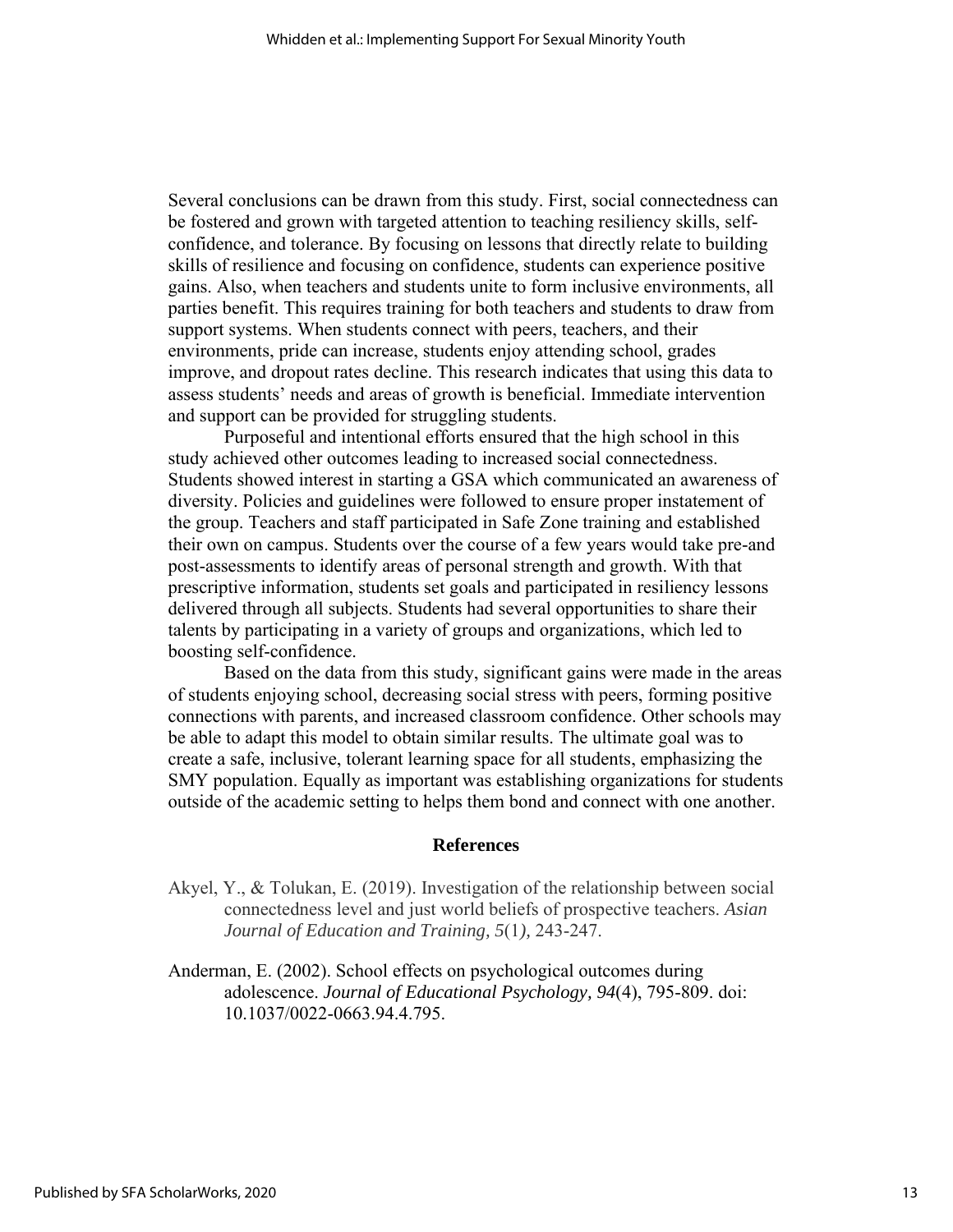- Andersen, M., Ronningen, E., & Lohre, A. (2019). Listen to the voices of the students! The role of peers in academic and social school connectedness. *Internasjonal Politikk, (0)*, 147. https://doiorg.libproxy.lamar.edu/10.23865/ntpk.v5.1333
- Aora, P., Kelly, J., & Goldstein, T. (2016). Current and future school psychologists' preparedness to work with LGBT students: Role of education and gay-straight alliances. *Psychology in the Schools, 53*(7), 722-725. doi: 10.1002/pits.21942.
- Biag, M. (2016). A descriptive analysis of school connectedness: The views of school personnel. *Urban Education 51*(1), 32-59. https://doi.org/10.1177/0042085914539772
- Biegel, S., & Kuehl, S. (2010). Safe at school: Addressing the school environment and LGBT safety through policy and legislation. Collaboration of William Institute in the UCLA Law School and the National Education Policy Center.
- Blum, R. W. (2005). A case for school connectedness. *Educational Leadership, 62*(7), 16-20.
- Bronfenbrenner, U. (2005). *Making human beings human: Bioecological perspective on human development.* Thousand Oaks, CA: Sage Publications.
- Campbell, D. T., Stanley, J. C., & Gage, N. L. (1963). *Experimental and quasiexperimental designs for research*. Boston, MA: Houghton Mifflin.
- Chong, E., Poteat, V., Yoshikawa, H., & Calzo, J. (2019). Fostering youth selfefficacy to address transgender and racial diversity issues: The role of Gay-Straight Alliances. *School Psychology Quarterly, 34*(1), 54-63.
- Chung-Do, J., Goebert, D., Hamagani, F., & Hishinuma, E. (2015). Understanding the role of school connectedness and its association with violent attitudes and behaviors among an ethnically diverse sample of youth. *Journal of Interpersonal Violence 2*(1), 347-355. htpps://doi.org/10.1177/0886260515588923
- Collins, W., & Steinberg, L. (2007). *Adolescent development in interpersonal context. Handbook of child psychology*. Hoboken, NJ: Wiley.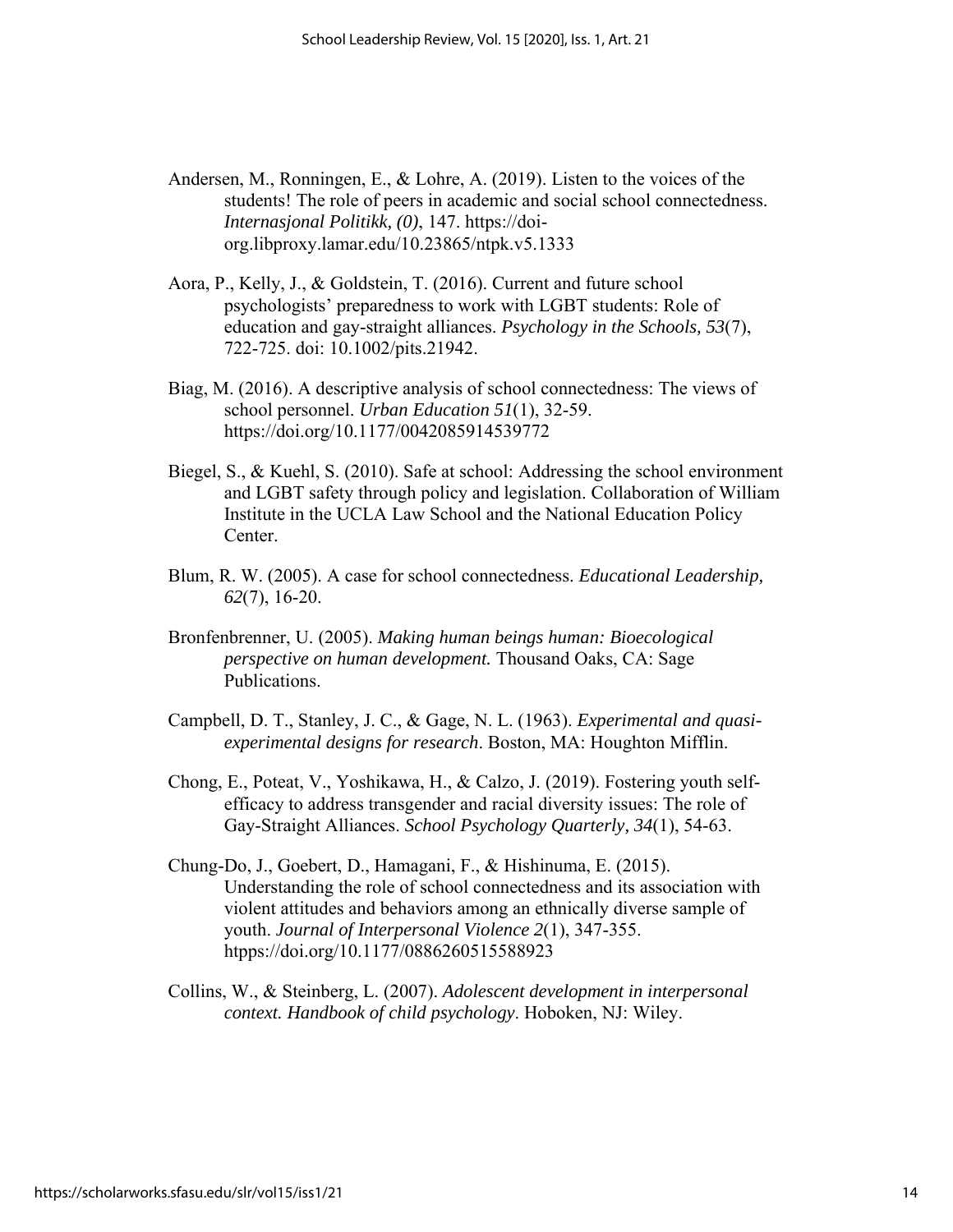- Craig, S., Austin, A., & McInroy, L. (2014). School-based groups to support multiethnic sexual minority youth resiliency: Preliminary effectiveness*. Child & Adolescent Social Work Journal, 31*(1), 87-106. doi: 10.1007/s10560-013-0311-7.
- Creswell, J. W. (2003). *Research design: Qualitative, quantitative, and mixedmethod approaches*. Thousand Oaks, CA: Sage.
- Crosnoe, R. (2011). *Fitting in, standing out: Navigating the social challenges of high school to get an education.* New York, NY: Cambridge University Press.
- Crosnoe, R., Johnson, M., & Elder, G. (2004). Intergenerational bonding in school: The behavioral contextual correlates of student-teacher relationships. *Sociology of Education, 77*, 60-81. doi: 10.1177/003804070407700103
- Daly, T. (2008). School culture and values-related change: Towards a critically pragmatic conceptualisation. *Irish Educational Studies, 27*(1), 5-27.
- Diamond, L., & Lucas, S. (2004). SMY and heterosexual youths' peer relationships: Experiences, expectations, and implications for well-being. *Journal of Research on Adolescence, 14*, 313-340. doi: 10.1111/j.1532- 7795.2004.00077.x
- Falci, C., & McNeely, C. (2009). Too many friends: Social integration, network cohesion and adolescent depressive symptoms. *Social Forces, 87*, 2031- 2061. doi: 10.1353/sof.0.0189
- Fergus, S., & Zimmerman, M. (2005). Adolescent resilience: A framework for understanding healthy development in the face of risk. *Annual Review Public Health, 26*, 399-419.
- Flaspohler, P., Elfstrom, J., Vanderzee, K., Sink, H., & Brichmeier, Z. (2009). Stand by me: The effects of peer and teacher support in mitigating the impact of bullying on quality of life. *Psychology in the Schools, 46*, 636- 649. doi: 10.1002/pits.20404
- Ganguly, J., & Mathur, K. (2016). Personality and social adjustment among transgender. *Indian Journal of Health & Wellbeing, 7*(12), 1131-1134.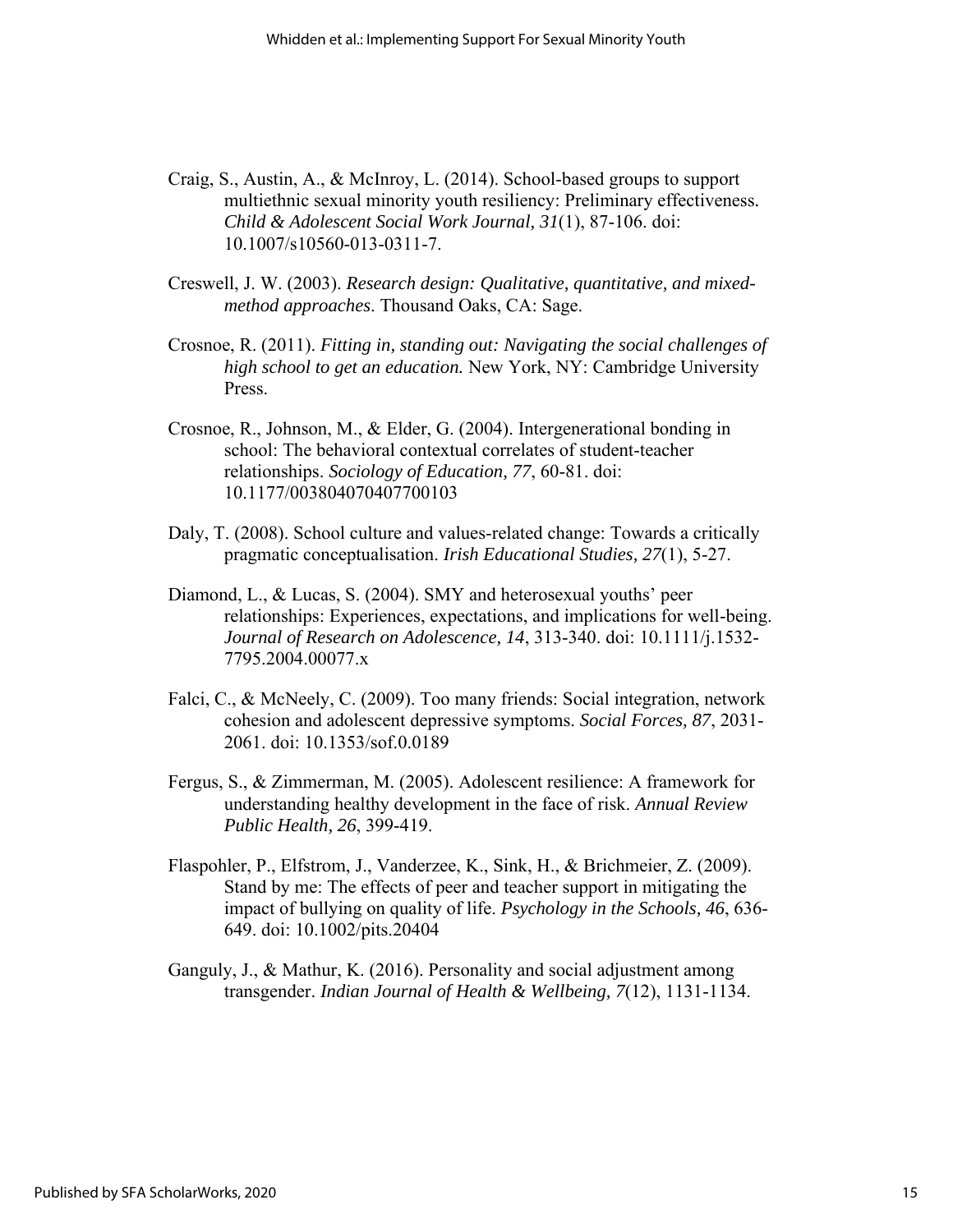- Gonzalez, M. (2017). Advocacy for and with LGBT students: An examination of high school counselor experiences. *Professional School Counseling*, *20*(1a), 38-46.
- Goodenow, C., Szalacha, L., & Westheimer, K. (2006). Schools support groups, other school factors, and the safety of the sexual minority adolescents. *Psychology in the Schools*, *43*, 573-589. doi: 10.1002/pits.20173
- Goodrich, K. (2009). Mom and dad come out: The process of identifying as a heterosexual parent with a lesbian, gay, or bisexual child. *Journal of LGBT Issues in Counseling, 4*(2), 92-121.
- Goodrich, K., Selig, J., & Trahan, D. (2012). The Self-Report Family Inventory (SFI): An explanatory factor analysis. *Measurement and Evaluation in Counseling and Development, 45*(3), 245-256.
- Gundling, E., Hogan, T., & Cvitkovich, K. (2011). *What is global leadership? 10 key behaviors that define great global leaders*. Boston, MA: Nicholas Brealey Pub.
- Gustafsson, J., Westing, A., Akerman, A., Eriksson, B., Eriksson, L., Fischbein,… Persson, R. (2010). School, learning and mental health: A systematic review. Stockholm, Sweden: The Royal Swedish Academy of Sciences, The Health Committee.
- Hawkley, L., & Cacioppo, J. (2010). Loneliness matters: A theoretical and empirical review of consequences and mechanisms. *Annals of Behavioral Medicine, 40*(2), 218-227. doi:10.1007/s12160-010-9201-8
- Henderson, D., & Greene, J. (2014). Using mixed methods to explore resilience, social connectedness, and resuspension among youth in a communitybased alternative-to-suspension program. *International Journal of Child, Youth and Family Studies, 5*(3), 423-446.
- Henderson, D., & Guy, B. (2017). Social connectedness and its implication on student-teacher relationships and suspension. *Preventing School Failure, 61*(1), 39-47. [https://doi](https://doi-org.libproxy.lamar.edu/10.1080/1045988X.2016.1188365)[org.libproxy.lamar.edu/10.1080/1045988X.2016.1188365](https://doi-org.libproxy.lamar.edu/10.1080/1045988X.2016.1188365)
- Herrick, A., Egan, J., Coulter, R., Friedman, M., & Stall, R. (2014). Raising sexual minority youths' health levels by incorporating resiliencies into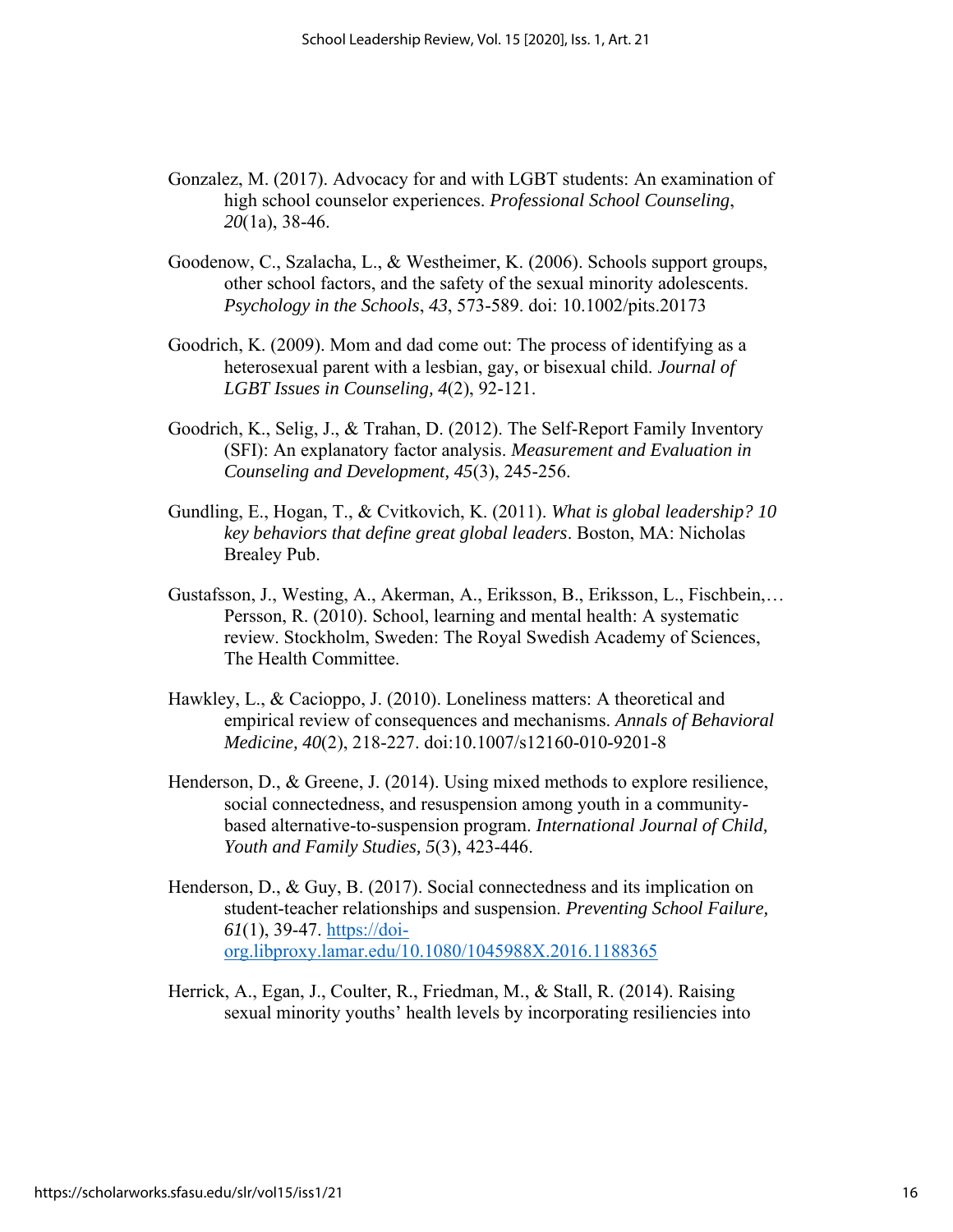health promotion efforts. *American Journal of Public Health, 104*(2), 206- 210. <https://doi-org.libproxy.lamar.edu/10.2105/AJPH.2013.301546>

- Herrick, A., Stall, R., Chmiel, J., Guadamuz, T., Penniman, T., Shoptaw, S.,… Plankey, M. (2013). It gets better: Resolution of internalized homophobia over time and associations with positive health outcomes among MSM. *AIDS Behavior, 17*(4), 1423-1430.
- Hershberger, S., & D'Augelli, A. (1995). The impact of victimization on the mental health and suicidality of lesbian, gay, and bisexual youths. *Developmental Psychology, 31*, 65-74.
- Hobaica, S., Alman, A., Jackowich, S., & Kwon, P. (2018). Empirically based psychological interventions with sexual minority youth: A systematic review. *Psychology of Sexual Orientation and Gender Diversity, 5*(3), 313-323. https://doi-org.libproxy.lamar.edu/10.1037/sgd0000275
- Jackson, K. (2017). Supporting LGBTQ students in high school for the college transition: The role of school counselors. *Professional School Counseling*, *20*(1a), 21-28. doi:10.5330/1096-2409-20.1a.21
- Johnson, D., & Gastic, B. (2015). Natural mentoring in the lives of sexual minority youth. *Journal of Community Psychology, 43*(4), 395-407. <https://doi-org.libproxy.lamar.edu/10.1002/jcop.21692>
- Joyce, H. (2015). School connectedness and student-teacher relationships: A comparison of sexual minority youths and their peers. *Children & Schools, 37*(3), 185-192. https://doi-org.libproxy.lamar.edu/10.1093/cs/cdv012
- Juvonen, J. (2006). *Sense of belonging, social bonds, and school functioning. Handbook of Educational Psychology*. Mahwah: NJ: Lawrence Erlbaum Associates.
- Kaufman, J., & Gabler, J. (2004). Cultural capital and the extracurricular activities of girls and boys in college attainment process. *Poetics, 32*(2), 145-168.
- Khawaja, N., Allan, E., & Schweitzer, R. (2018). The role of school connectedness and social support in the acculturation in culturally and linguistically diverse youth in Australia. *Australian Psychologist, 53*(4), 355-364. <https://doi.org.libproxy.lamar.edu/10.1111.ap.12327>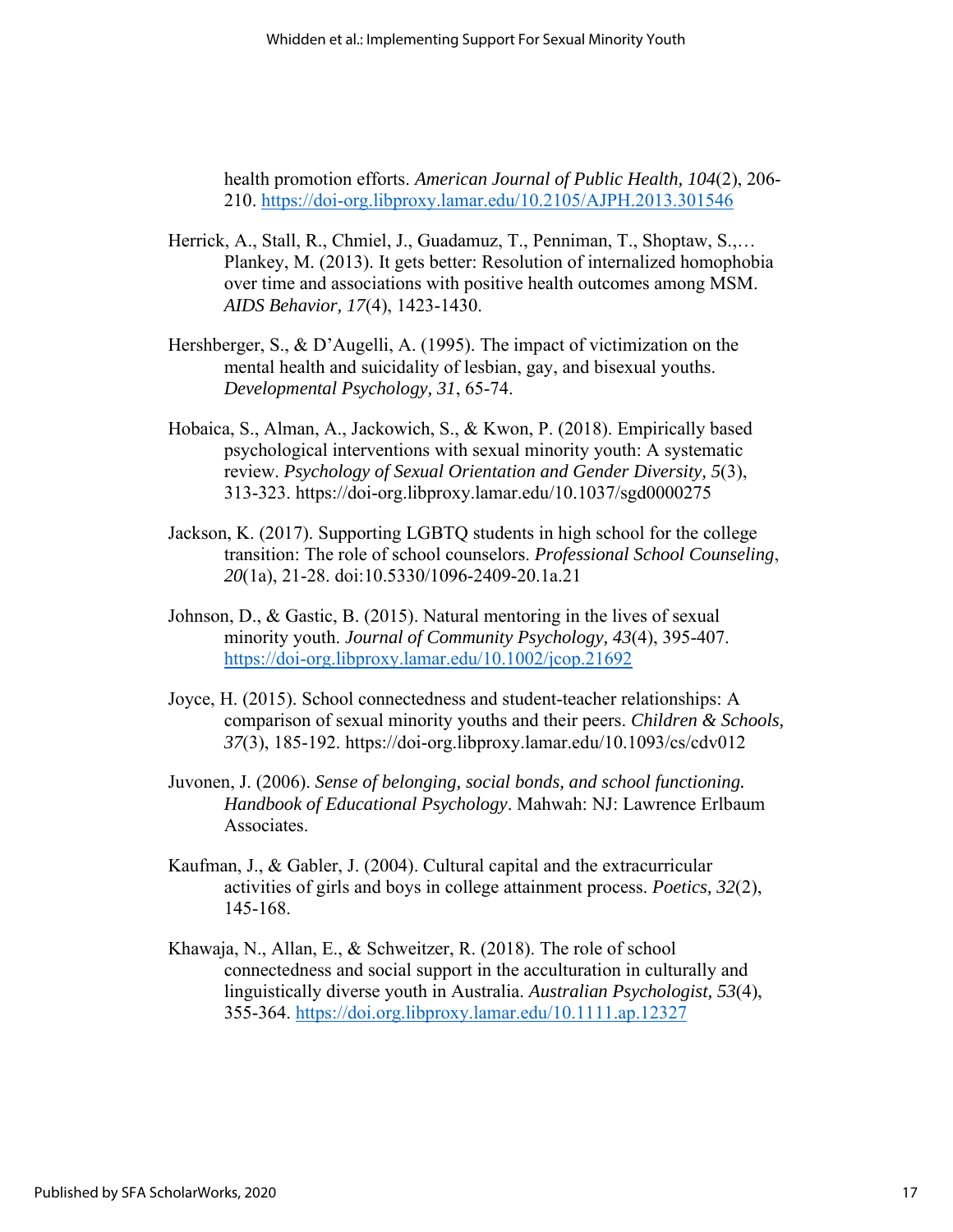- Klem, A., & Connell, J. (2004). Relationships matter: Linking teacher support to student engagement and achievement. *Journal of School Health, 74*(7), 262-273.
- Kolbert, J., Crothers, L., Bundick, M., Wells, D., Buzgon, J., Berbay, C.,… Senko, K. (2015). Teachers perception of bullying of lesbian, gay, bisexual, transgender and questioning (LGBTQ) students in southwestern Pennsylvania sample. *Behavioral Science 5*(2), 247-263.
- Kosciw, J. G., Bartkiewicz, M. J., & Greytak, E. A. (2012). Promising strategies for prevention of the bullying of lesbian, gay, bisexual, and transgender youth. *Prevention Researcher*, *19*(3), 10-13.
- Kosciw, J., Palmer, N., & Kull, R. (2015). Reflection resiliency: Openness about sexual orientation and/or gender identity and its relation to well-being and educational outcomes for LGBT students. *American Journal of Community Psychology, 55*(1-2), 167-178. https://doiorg.libproxy.lamar.edu/10.1007/s10464-014-9642-6
- Kurtylmaz, Y. (2011). Relationships among relational aggression and self-esteem, social connectedness and social anxiety levels of university students. Doctoral Dissertations, Anadolu University Institute of Educational Sciences, Eskisehir.
- LaRusso, M., Romer, D., & Selma, R. (2008). Teachers as builders of respectful school climates: Implications for adolescent drug use norms and depressive symptoms in high school. *Journal of Youth and Adolescence, 37*, 386-398. doi: 10.1007/s10964-007-9212-4
- Lee, R., & Robbins, S. (1995). Measuring belongingness: The social connectedness and the social assurance scales. *Journal of Counseling Psychology, 42*(2), 232-241. https://doi.org/10.1037//0022-0167.42.2.232
- Lerner, R., Lerner, J., Almerigi, J., Theokas, C., Phelps, E., Gestsdottir, S., & von Eye, A. (2005). Positive youth development, participation in community youth development programs, and community contributions of fifth-grade adolescents: Finding from the first wave of the 4-H study of positive youth development. *Journal of Early Adolescence, 25*, 17-71.
- Lozier, A., & Beckman, T. O. (2012). Safe school environments for LGBTQ youth: Are Nebraska schools providing a safe environment? *International Journal of Psychology: A biopsychosocial approach/Tarptautinis*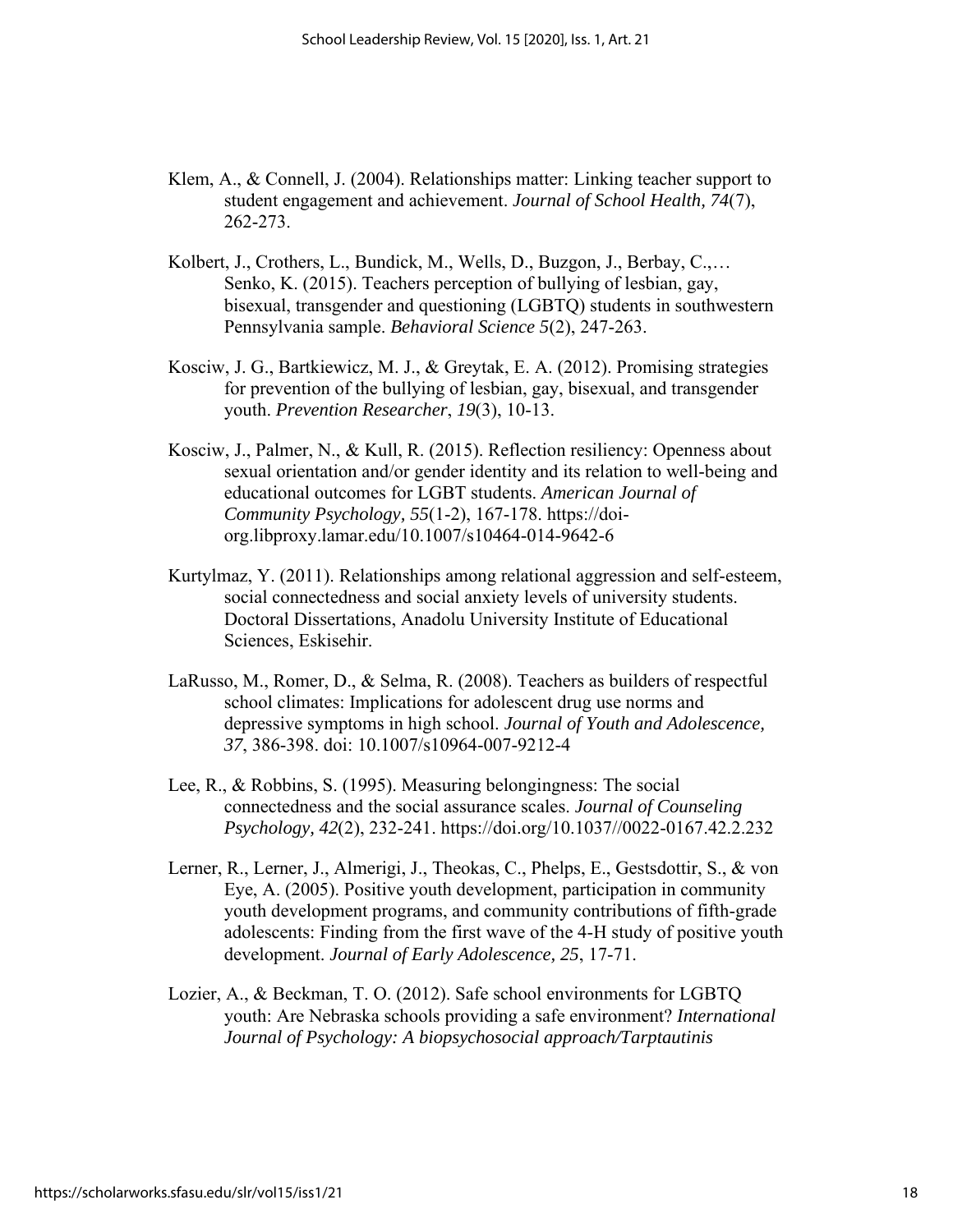*Psichologijos Zurnalas: Biopischosocialinis Poziuris, (11),* 75-88. <https://doi-org.libproxy.lamar.edu/10.7220/1941-7233.11.4>

- Luke, M., & Goodrich, K. (2015). Working with family, friends, and allies of LGBT youth. *Journal for Social Action in Counseling & Psychology, 71*(1), 63-83. [https://search-ebscohost](https://search-ebscohost-com.libproxy.lamar.edu/login.aspx?direct=true&db=a9h&AN=113858528&site=eds-live)[com.libproxy.lamar.edu/login.aspx?direct=true&db=a9h&AN=113858528](https://search-ebscohost-com.libproxy.lamar.edu/login.aspx?direct=true&db=a9h&AN=113858528&site=eds-live) [&site=eds-live](https://search-ebscohost-com.libproxy.lamar.edu/login.aspx?direct=true&db=a9h&AN=113858528&site=eds-live)
- Luther, S., Cicchetti, D., & Becker, B. (2000). The construct of resilience: A critical evaluation and guidelines for future work. *Child Development, 71*, 543-562. http://dx.doi.org/10.1111./1467-8624.00164
- Maddox, S., & Prinz, R. (2003). School bonding in children and adolescents: Conceptualization, assessment, and associated variables. *Clinical Child & Family Psychology Review, 6*(1), 31-49.
- Major, E., Dalgard, O., Mathisen, K., Nord, E., Ose, S., Rognerud, M., & Aaro, L. (2001). Better safe than sorry…mental health: Health promotion and preventive measures and recommendations (2011:1). Retrieved from ww.fhi.no/en.
- Martin-Storey, A., Cheadle, J., Skalamera, J., & Crosnoe, R. (2015). Exploring the social integration of sexual minority youth across high school contexts. *Child Development, 86*(2), 965-975.
- Masten, A. (2001). Ordinary magic: Resilience processed in development. *American Psychologist, 56*, 227-238.
- McCormick, A., Schmidt, K., & Clifton, E. (2015). Gay-straight alliances: Understanding their impact on the academic and social experiences of lesbian, gay, bisexual, transgender, and questioning high school students. *Children & schools*, *37*(2), 71-77.
- Meyer, H. (2003). Prejudice, social stress, and mental health in lesbian, gay, and bisexual population: conceptual issues and research evidence. *Psychology Bulletin, 129*(5), 674-697.
- Munoz-Plaza, C., Quinn, S., & Rounds, K. (2002). Lesbian, gay, bisexual, and transgender students: Perceived social support in the high school environment. *The High School Journal, 85*(4), 52-63.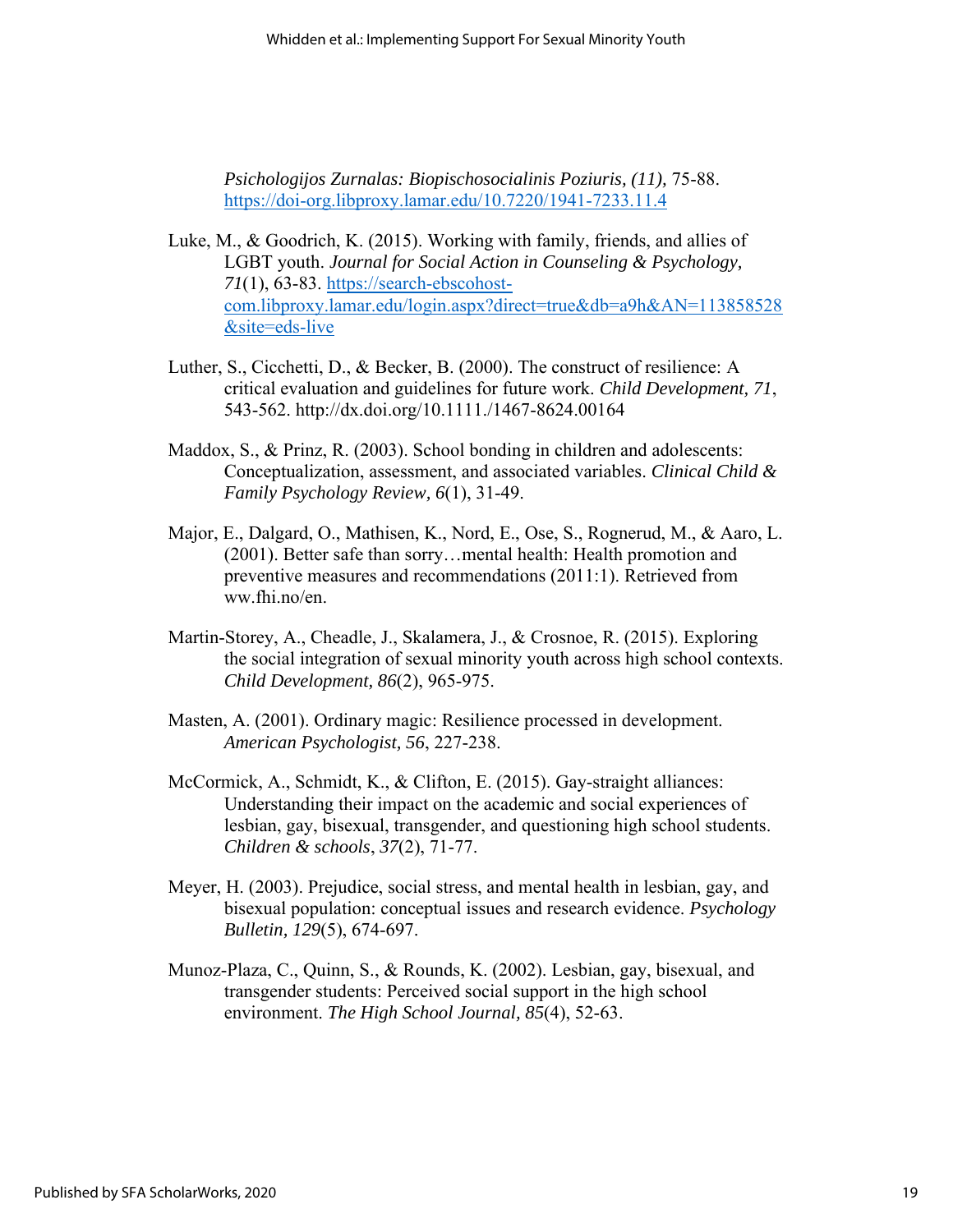- Murphy, M. (2015). How organizational culture influences teachers 'support of openly gay, lesbian and bisexual students. *Sex Education, 15*(3), 263-275. <https://doi-org.libproxy.lamar.edu/10.1080/14681811.2015.1004571>
- Needham, B., & Austin, E. (2010). Sexual orientation, parental support, and health during the transition to young adulthood. *Journal of Youth and Adolescence, 39*, 1189-1198. doi:10.1037/0022-0167.46.3.353
- Newman, I., McNeil, K., & Fraas, J. (2004). Two methods of estimating a study's replicability*. Midwestern Educational Researcher, 12*(2), 36-40.
- Patterson, C. (2013). Schooling, sexual orientation, law, and policy: Making schools safe for all students. *Theory Into Practice*, *52*(3), 190-195. doi:10.1080/00405841.2013.804312
- Poteat, V., Yoshikawa, H., Calzo, J., Gray, M., DiGiovanni, C., Lipking, A., & Shaw, M. (2015). Contextualizing gay-straight alliances: Student, advisor, and structural factors related to positive youth development among members. *Child Development, 86*(1), 176-193. 10.1111/cdev.12289
- Ravens-Sieberer, U., Freeman, J., Kokonyei, G., Thomas, C., & Erhart, M. (2009). School as a determinate for health outcomes-a structural equation model analysis. *Health Education, 109*(4), 342-356. doi: 10.1108/096542809109709710
- Riekie, H., Aldridge, J., & Afari, E. (2017). The role of the school climate in high school students' mental health and identify formation: A south Australian study. *British Educational Research Journal, 43*(1), 95-123. [https://doi](https://doi-org.libproxy.lamar.edu/10.1002/berj.3254)[org.libproxy.lamar.edu/10.1002/berj.3254](https://doi-org.libproxy.lamar.edu/10.1002/berj.3254)
- Roeser, R., Eccles, J., & Sameroff, A. (2000). School as a context of early adolescents' academic and social-emotional development: A summary of research findings. *Elementary School Journal, 100*, 443-471.
- Satici, S. A. (2016). Forgiveness, vengeance, social connectedness and subjective well-being of university students: A study on examining different structural models. Doctoral Dissertation, Anadolu University Institute of educational Sciences, Eskisehir.
- ScholarCentric. (2017). *Resiliency: The key to student success.* http://www.scholarcentric.com